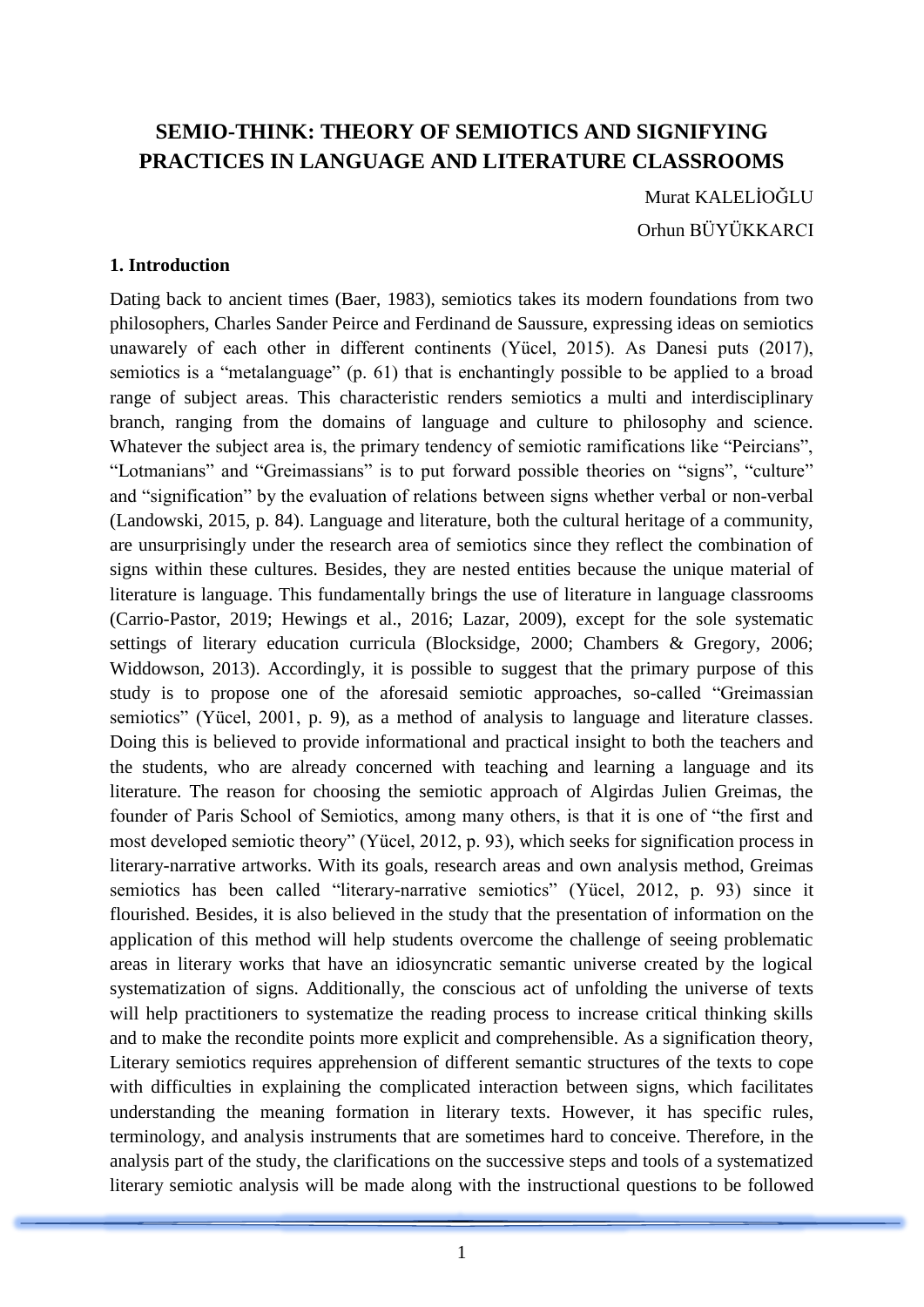by teachers and students. For the semiotic analysis, "The Last Leaf" (1995), which is one of the famous short stories of William Sydney Porter, a well-known American writer with the pseudonym "O. Henry", has been selected. The analysis will be performed under three headings, each indicating a specific meaning layer of text. These are respectively discursive, narrative and deep levels.

#### **2. Sign, System, and Meaning Production Process**

Semiotics, in general, seeks answers to questions such as how the meaningful whole is structured in various meaning layers, what the functions of these formative factors in these layers are, and how these factors make up a whole by articulating each other. There are two paths in semiotics as meaning formation process and analysis process. The former one, which is called "generative trajectory" (Greimas & Courtés, 1982, p. 135), contains the processes that Greimas' semiotics design puts forward in terms of the producer of the text (writer). According to this design, the text's formation starts in the deep layer where implicit or ideologic meaning (the actual message intended to be given) exists. It continues with the halfrealized structures and ends with the meaning in the surface structure where its referents are located directly in the real world.

According to Greimas, the formation process of every text that has become a whole takes place with the interaction of three different meaning layers. These layers are descriptive, narrative and thematic planes. For Greimas, the formation of every text and the development of its meaning universe postulate a systematic process starting from the thematic plane developing over the narrative and descriptive planes. The text becomes meaningful with the help of this process which start from abstract concepts and develops on concrete concepts and structures (Kalelioğlu, 2020, p. 77).

For text analysis, in which semiotics is the core, the conductor of the lesson can attempt to analyse the text, starting with the structures that possess abstract meaning. However, this case complicates the process in terms of in-class implementations. One of the most important reasons for this is that the student might not be dominant in terms of the culture, history and daily use of the target language. Another reason is the meanings of the signs formed with the reconciliation in the related language society. In this sense, Roland Barthes assumes two main layers of language in terms of meaning. One of these is the denotation which expresses the dictionary meaning of the words, and the other is the connotation that takes shape in a particular society/culture. Louis Hjelmslev's signification form which is the form of the narrative/essence of the narrative and is based on the notions such as "form of content/substance of content" (1969, pp. 47-60) and signifier/signified by Ferdinand de Saussure is the source of inspiration to the denotation/connotation subject on which Barthes worked.

According to Hjelmslev (1969), while the form of expression equal to Saussure's signifier is the written or audial expression, the substance of expression is a pile of sounds in which language has not gained a structural feature. In this sense, while the form of expression is related to phonology, the substance of expression is related to phonetic knowledge. On the other hand, the form of content, which is the equivalent of Saussure's signified, is the solid form of the substance specified by the society with reconciliation. In other words, it is the embodiment of the form of content. The substance of content can be described as the non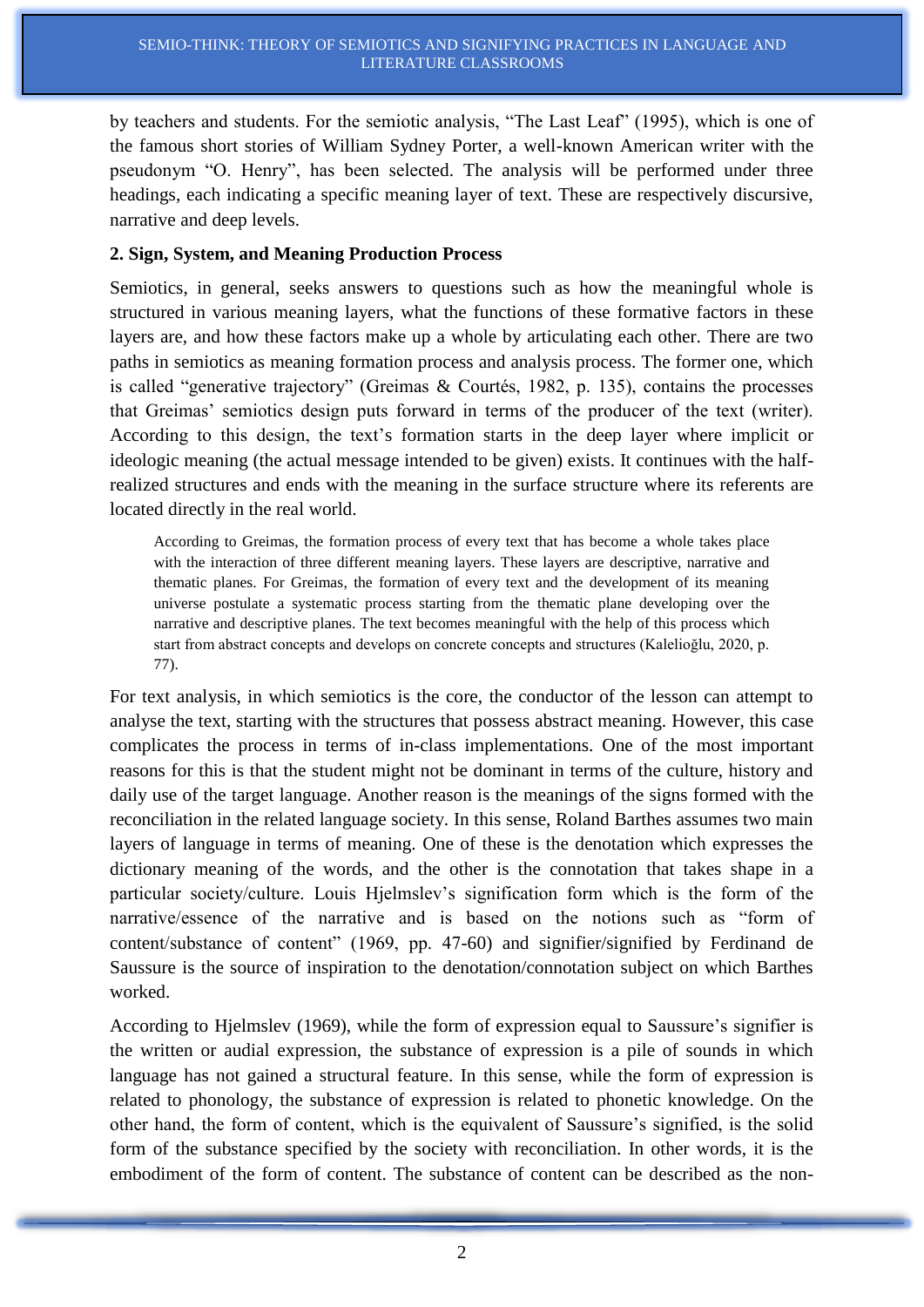linguistic realities that have not gained any structural feature. The substance of content represents the set of values that the majority of society has determined. For this reason, the analysis and description of the substance of content concern other science branches such as sociology, philosophy, psychology and poetics.

As for the form of content, it emerges as the embodiment of the substance of content, as literary, scientific, all kinds of expression. Considering the suggestion of Hjemslev in the context of sign/reference, it can be said that the reference of the linguistic sign is the form of the content. However, it can also be stated that the realization of these signs depends largely on the substance of the content. Therefore, the correct realization of a linguistic reference is only possible with the state that both signifier and signified understand the reference concept. In this sense, while the form of the content depends on lexicology and morphology, the essence of the content depends on semantics. The efficiency of a healthy relationship between the signifier and signified is related to the substance of the content.

Based on the substance of content and the form created depending on this substance, the form of content is linked to cultural and encyclopaedical knowledge of the referent which shapes language. At this point, Barthes's referential meaning/connotation comes into prominence. According to Barthes, "every signification system has a narrative and content plane. Signification is in the connection between these two planes. Nevertheless, he asserts that the meaningful system that has been formed with the help of the connection between content and narrative planes forms another system and the first system becomes an element of the secondary system" (1979, p. 87). From this point of view, any semantic deviation does not occur because the meaning acquired from the first system is the referential meaning of the sign; however, it would not be justified to state that the same case is valid for the sign that has connotation/associative meaning. Therefore, the "primary system that contains referential meaning becomes the signifier or narrative plane of the secondary system in which connotation forms" (Barthes, 1979, p. 88). Nonetheless, it is also worth stating that no matter how often connotation systems occur and how much the secondary system contains the primary system, connotation systems cannot eliminate referential meaning systems. The reason behind this case is that if a referential meaning system does not exist, the secondary system, which varies greatly in different individuals, societies and cultures, cannot get a chance to emerge.

Society constantly develops secondary meaning systems based on the primary systems that human language offers itself. This forming act which develops in an open or closed rationalistic manner is closely related to a real historic anthropology. The connotation which is a system on its own contains signifiers, signified and a formation (signification) which connects these (Barthes, 1970, p. 89)

Based on this data, it can be stated that the difficulty of in-class processes in text analysis is closely associated with the systems in which connotations are created. Because of the reasons stated above, choosing an analysis method from abstract concepts to solid concepts for text analysis processes will leave the conductors and the course students in a difficult position, especially in classes where a foreign language is used.

So, what can be done at this point? Greimas's aforementioned generative process can be reversed. It is important to consider Denis Bertrand's suggestion while doing so. Bertrand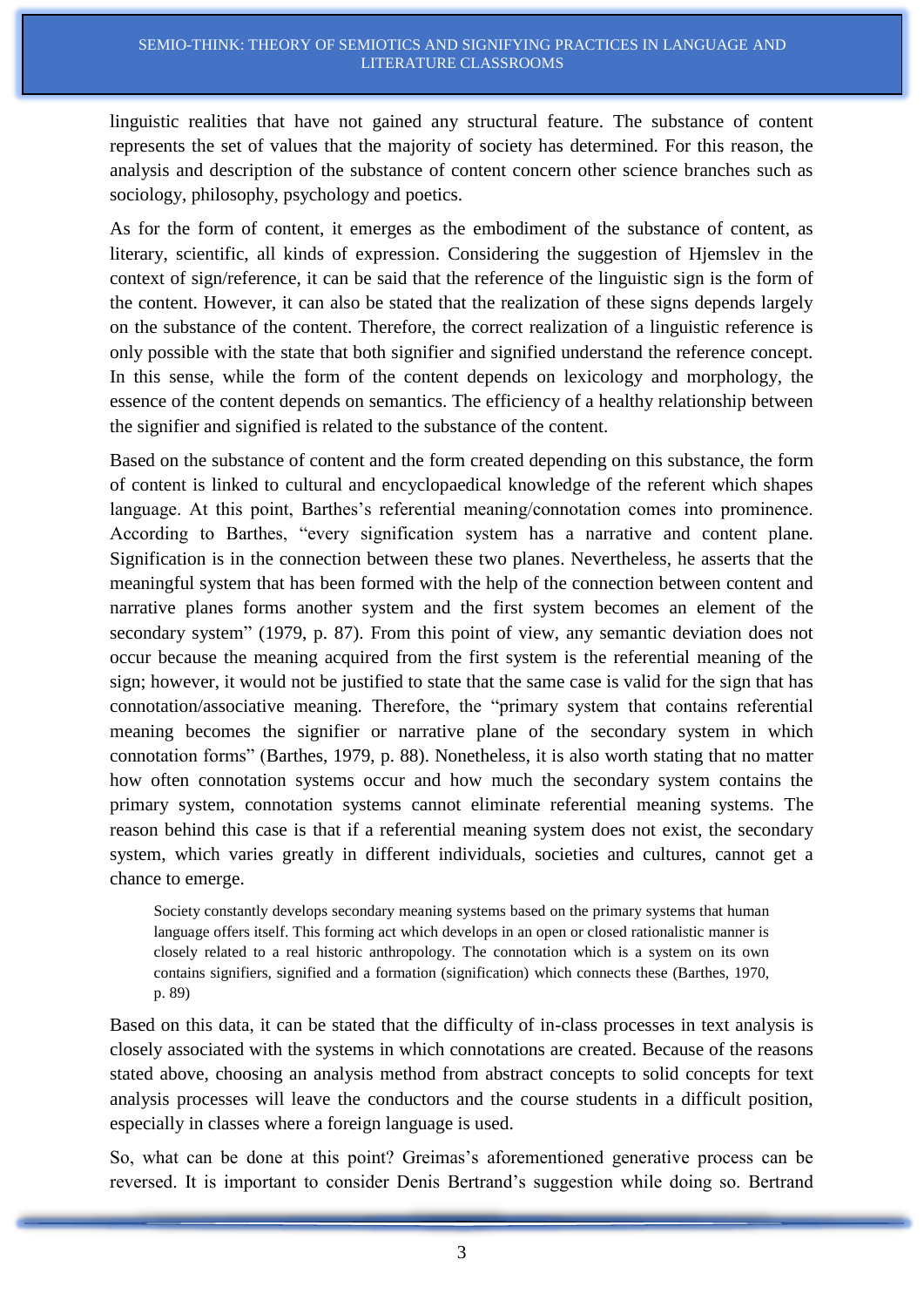suggests "a structural arrangement opposite Greimas's generative process as the analysis process" (2000, p. 29). This process offers an analysis method as a route map from solid to abstract. As elaborated in the next section, it is possible to correctly analyse the texts regardless of their type with the help of this route map, starting from solid structures whose texts are apparent and which can be seen at first glance and developing with abstract structures.

#### **3. Analysis of O. Henry's "The Last Leaf"**

According to Bertrand's analysis model, the discoursive, narrative-semiotic and thematic structures of a narrative should be analysed. It is of great importance to specify the forming concepts of a construct based on this theme. Bertrand stresses that thematic isotopy that consist of person, space and time in the discursive structure; narrative system, actantial syntax and modal structures in the narrative-semiotic structure; primary meaning in the thematic structure should be sought. Thus, in an in-class activity to be conducted with the help of semiotics, an analysis strategy will be adopted, which develops from known to unknown, visible to invisible, open (solid) structures to closed (abstract) structures. These questions to be specified will guide both the conductor and the students. In this sense, three different analysis planes, analysis tools, implementation and questions related to this implementation will be handled as descriptive, semiotic-narrative and thematic planes.

#### **3.1. Descriptive level analysis**

Firstly, it is necessary to specify the person, space and time that form the fiction of the narrative in the descriptive meaning plane. Some questions can be asked to define forming concepts in the solid plane. The goal of this is to determine the referents of signs that can be seen at first glance and direct students to develop the analysis process from easy to complicated.

As Yücel states:

Our world is a dynamic horizon as a person who perceives himself exists. […] It can be said that three factors have a function on all kinds of knowledge about the world: the world itself (space), the subject that handles it (person) and a moment where both take place (time). With the alteration of one of these three factors, the world is not the same anymore (Yücel, 1979, p.11).

There are three main forming factors in the descriptive meaning plane. The arrangements and descriptive features of these factors can be exhibited:

*1st question: Who are the persons in the narrative, and what are their descriptive features?*

*2nd question: What is the space in the narrative, and what are the descriptive features it?*

*3rd question: What is the time in the narrative, and what are the descriptive features?*

*4th question: Describe the thematic roles of narrative persons.*

While the person, space and time (1st, 2nd and 3rd questions) attempt to uncover features that can be inferred in the first read, (4th) question attempts to find out thematic roles imposed on persons. The answers to the (4th) question will give us clues about what kind of a function and duty persons are fictionalized in the narrative. It is possible to form a table that gives answers to these four questions.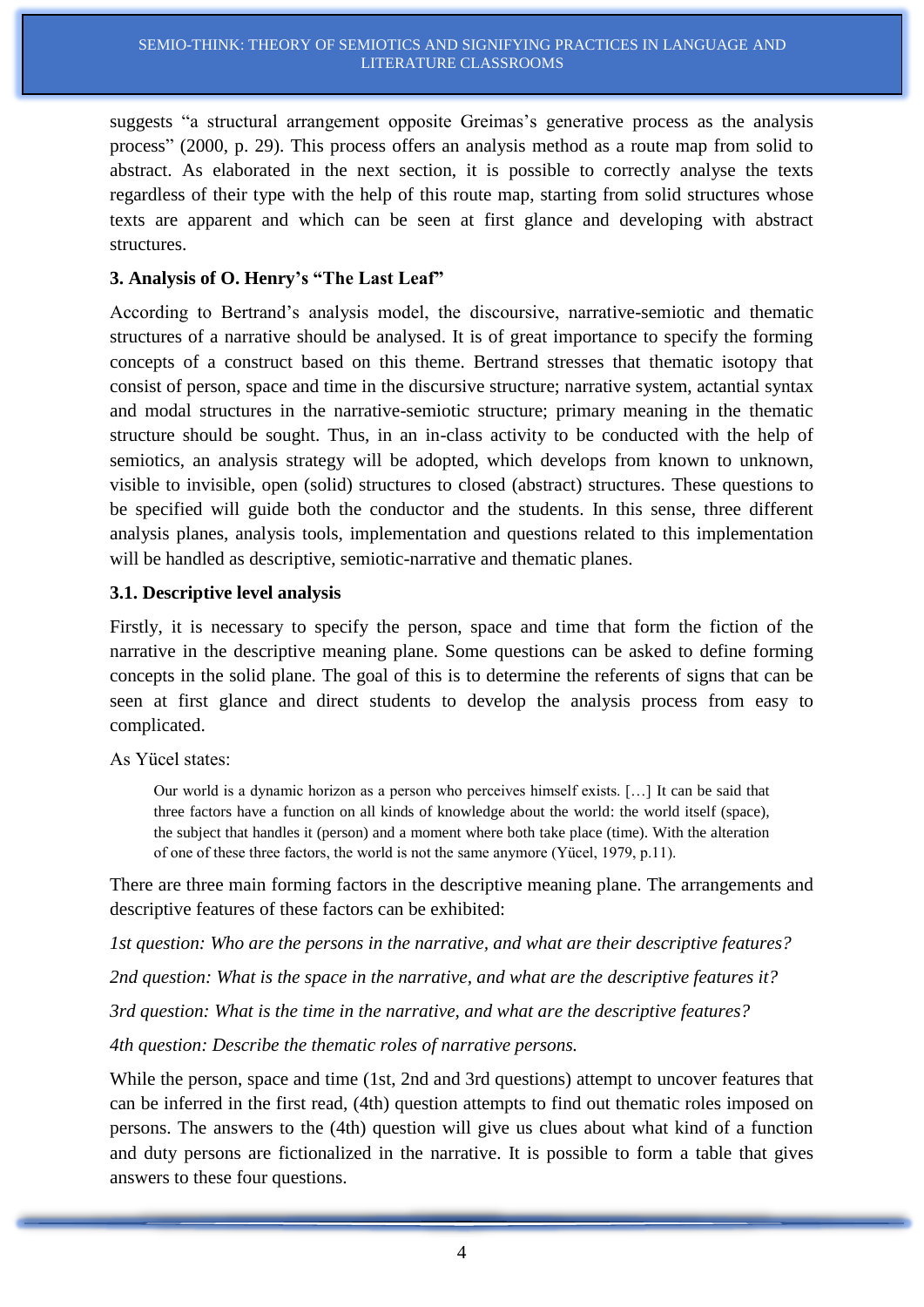|                                                        |                                                                                                          | Descriptive features                                                                                                                                                                                                                                                                                                                                                                                                                                                   | Thematic roles                                                                                                              |
|--------------------------------------------------------|----------------------------------------------------------------------------------------------------------|------------------------------------------------------------------------------------------------------------------------------------------------------------------------------------------------------------------------------------------------------------------------------------------------------------------------------------------------------------------------------------------------------------------------------------------------------------------------|-----------------------------------------------------------------------------------------------------------------------------|
| Joanna<br>(Johnsy)<br>Sue (Sudie)<br>Person<br>Behrman |                                                                                                          | A mite of a little woman with blood thinned<br>(Henry, 1995, p. 179). Sick and weak (p.<br>182).                                                                                                                                                                                                                                                                                                                                                                       | A young painter who falls<br>ill with pneumonia.<br>Sue's<br>roommate.<br>From<br>California (p. 178).                      |
|                                                        |                                                                                                          |                                                                                                                                                                                                                                                                                                                                                                                                                                                                        | An artist who earns a living<br>by drawing illustrations for<br>Johnsy's<br>magazines.<br>roommate. From Maine (p.<br>178). |
|                                                        | Over sixty years old, small and weak, has a<br>long gray beard (p. 181). Weak and ill. Dead<br>(p. 183). | An old painter who lives in<br>the same building with<br>Joanna and Sue (p. 181).                                                                                                                                                                                                                                                                                                                                                                                      |                                                                                                                             |
|                                                        | The Doctor                                                                                               | Busy, has a shaggy, grey eyebrow (p. 179).                                                                                                                                                                                                                                                                                                                                                                                                                             | Doctor who takes care of<br>Joanna (p. 179).                                                                                |
| Space                                                  |                                                                                                          | Old Greenwich Village in New York City,<br>building/s hunting for north windows and<br>eighteenth-century gables and Dutch attics<br>and low rents (pp. $178-180$ ).<br>A studio at the top of a squatty three-story<br>brick (p. 178).<br>A bare, dreary yard, the blank side of the<br>brick house twenty feet away. An old, old<br>ivy vine, gnarled and decayed at the roots,<br>climbed half-way up the brick wall (p. 180).<br>Dimly-lighted den below (p. 181). |                                                                                                                             |
| Time                                                   | Autumn                                                                                                   | November (p. 179). Cold rain was falling,<br>mingled with snow (p. 182).                                                                                                                                                                                                                                                                                                                                                                                               |                                                                                                                             |

| Table 1: Discursive level analysis (Adapted from Kalelioğlu, 2020, pp. 92-94) |  |  |
|-------------------------------------------------------------------------------|--|--|
|                                                                               |  |  |

Considering Table 1, person, space and time can be defined in general. Joanna, Sue, Mr Behrman and Doctor are seen as the narrative persons, the house Joanna and Sue share, which is located in the district of Greenwich, New York, as the space and fall as the time of the narrative.

As for the thematic roles of the narrative persons;

**Joanna** is a young painter who lives with Sue and lives by the small-scale painting jobs:

At the top of a squatty, three-story brick Sue and Johnsy had their studio. 'Johnsy' was familiar for Joanna. One was from Maine, the other from California. They had met at the table d'hôte of an Eighth Street 'Delmonico's,' and found their tastes in art, chicory salad and bishop sleeves so congenial that the joint studio resulted (Henry, 1995, pp. 178-179).

Joanna, who has met Sue before and has almost the same tastes, is a pessimistic character who has almost given up on life and her ideal due to pneumonia. "Mr Pneumonia was not what you would call a chivalric old gentleman. […] Johnsy he smote; and she lay, scarcely moving, on her painted iron bedstead, looking through the small Dutch window-panes at the blank side of the next brick house" (179). Joanna has dreams and passions as an artist. "She-she wanted to paint the Bay of Naples some day" (179). Nonetheless, the situation in which she landed strips her away from her dreams and passions. Joanna considers her life span the same as the life span of a few leaves struggling to survive on the branch of a weak, yellowed ivy she sees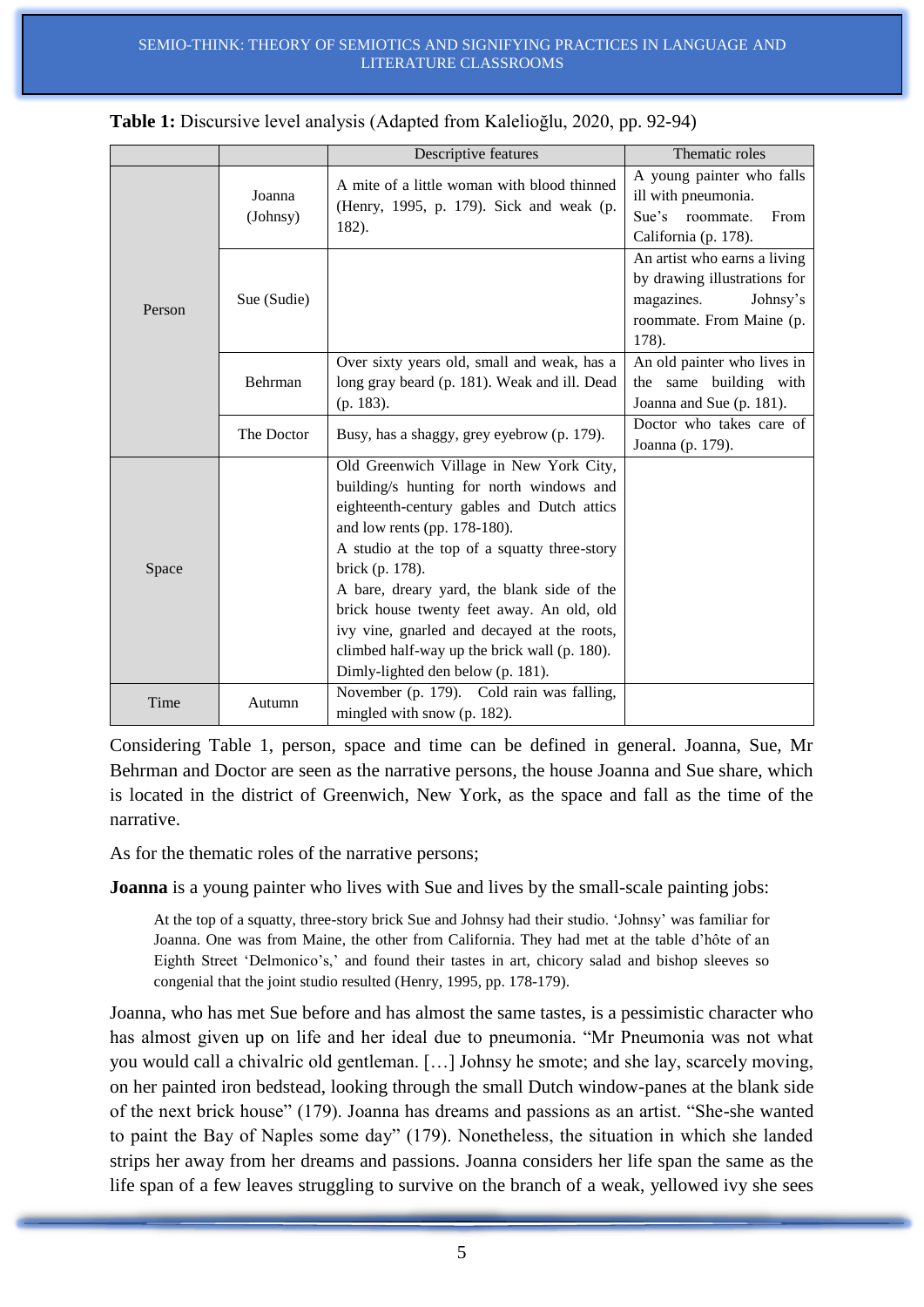from her room window on a winter day. "Leaves. On the ivy vine. When the last one falls, I must go too. I've known that for three days. Didn't the doctor tell you?" (180).

Another point about Joanna in the descriptive plane is the alteration between the start and end of the narrative. There are different types of situations in narratives. This situation is also valid for the main narrative person Joanna in O. Henry's narrative. "I've been a bad girl, Sudie," said Johnsy. It is a sin to want to die" (183).

**Table 2:** Situation-transformation-situation for the main narrative person, Joanna

| <b>1Situation I</b>  | <b>Transformation</b> | <b>Situation II</b> |
|----------------------|-----------------------|---------------------|
| Pessimism / sickness |                       | Optimism / wellness |

As it is clear in Table 2, Joanna is as a sick and desperate woman (state I) in the descriptive plane of the narrative. However, she has undergone the situation changes (state II) thanks to the help of the transformations. "Your little lady has made up her mind that she's not going to get well" (179). The most important change in terms of the main narrative person here is that pessimism becomes optimism, and sickness state becomes health or wellness. In terms of semiotics, it is possible to form an opposition and assume these signs given in Table 2 are triggers of one another.



**Figure 1:** Contrasting circumstances affecting Joanna's life

It is possible to see Joanna's transition from one state to another in the opposing signs encountered in the descriptive plane analysis in Table 2. From this, it is possible to deduce that optimism is necessary for a healthy life. As also stated in the same table, a transformation is in question here. Joanna transforms from a pessimistic character who gave up on life and considered her own life the same as the life of a leaf struggling to survive on the branch of weak, yellowed ivy into an optimistic character. This transformation is an essential factor in her unhealthy state becoming a healthy state. It is possible to see this contradictive circumstance and transformation in Figure 1 as well.

One of the thematic roles of Sue is that she is a painter like Joanna and a helpful person. Sue also makes her living by painting. "Young artists must pave their way to Art by drawing pictures for magazine stories that young authors write to pave their way to Literature" (Henry, 1995, p. 180). Sue appears as a person who gives strength and support to Joanna during her recovery process. "She arranged her board and began a pen-and-ink drawing to illustrate a magazine story. She heard a low sound, several times repeated. She went quickly to the bedside" (pp. 179–180). Sue is curious about Joanna and stands by her no matter how busy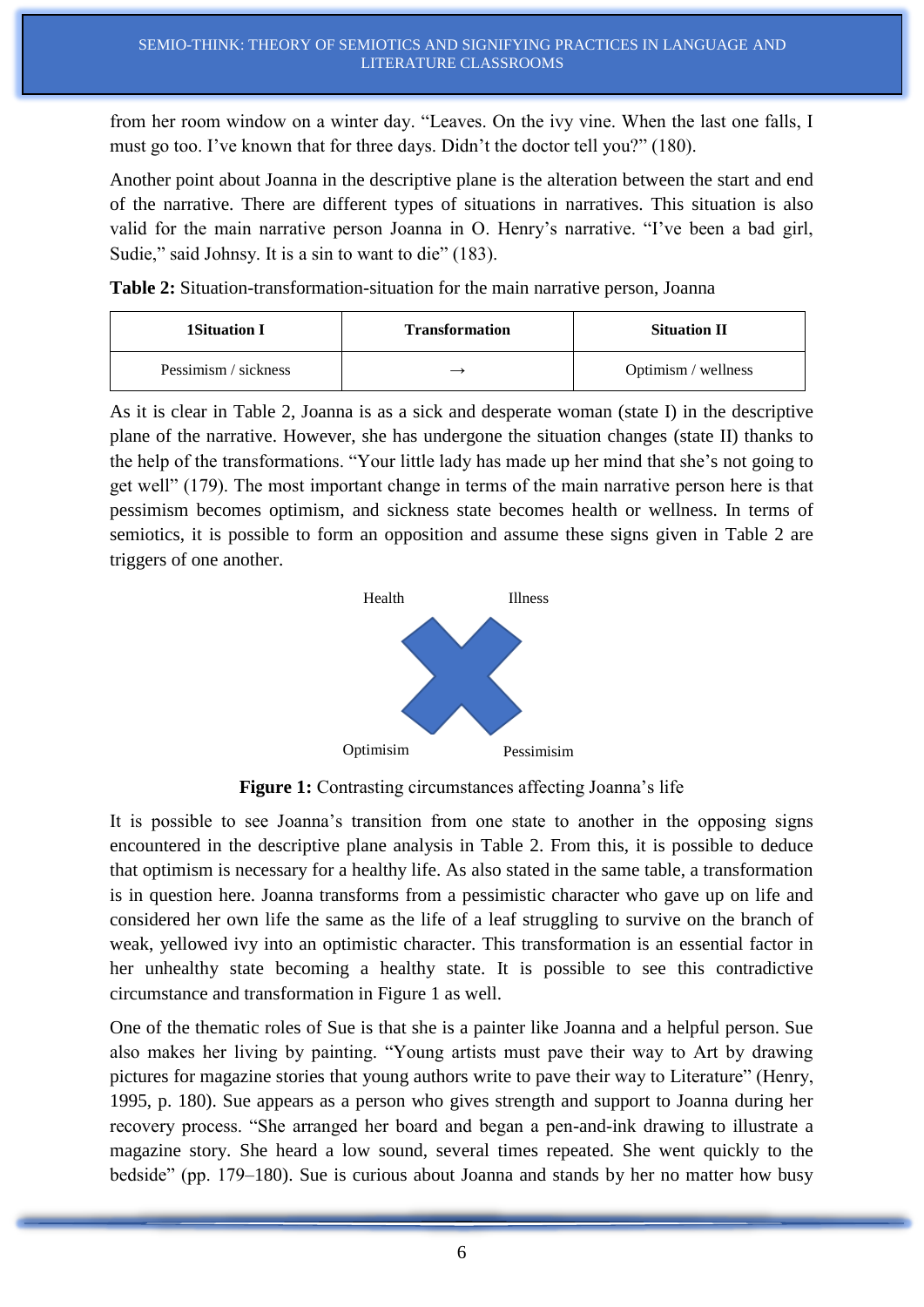she is. She ignores any bad thoughts she hears from Joanna about death and invites her to be optimistic every time. "Oh, I never heard of such nonsense, complained Sue, with magnificent scorn. […] Try to take some broth now, and let Sudie go back to her drawing, so she can sell the editor man with it, and buy port wine for her sick child, and pork chops for her greedy self" (p. 180). Sue is not only the person who does the same job as Joanna or just shares a house with her but is also an essential narrative person who provides support for her recovery.

It would not be correct to state that Sue has the same transformation process as Joanna (see Table 2) because there is no difference of the states between the start and end of the narrative. Therefore, situational equality is in question in terms of Sue (state  $I = state II$ ), reflected in Table 2.

Mr Behrman is the other significant person in the narrative. Mr Behrman is also a painter, just like Joanna and Sue and lives in the same building. "Old Behrman was a painter who lived on the ground floor beneath them. He was past sixty and had a Michael Angelo's Moses beard curling down from the head of a satyr along the body of an imp" (p. 181). Mr Behrman appears in the narrative as someone who has devoted almost all of his life to painting but has not achieved any success. "Behrman was a failure in art" (p. 181). Nevertheless, he is a narrative person who always tries to help and protect Joanna and Sue as much as he can. "Try to sleep', said Sue. 'I must call Behrman up to be my model for the old hermit miner" (p. 181). Mr Berhman "regarded himself as especial mastiff-in-waiting to protect the two young artists in the studio above" (p. 181). Like Joanna, Mr Berhman also dreamed of making the work of art that would one day carry him to the top. "He still talked of his coming masterpieces" (p. 181).

State-transformation-state relation of Joanna that appears in Table 2 is also valid for Mr. Behrman.

| <b>Situation I</b>                                 | <b>Transformation</b> | <b>Situation II</b>                      |
|----------------------------------------------------|-----------------------|------------------------------------------|
| The dream of making his<br>masterpiece/being alive |                       | Realizing his dream / not being<br>alive |

**Table 3:** Situation-transformation-situation for the narrative person, Mr. Behrman

Appearing in the narrative as a helpful neighbour and a painter who dreams of making his masterpiece one day, Mr Behrman's state changes from the beginning to the end of the narrative. At the beginning of the narrative, he is a benevolent painter. Despite being old and weak, he believes that he will produce unforgettable work one day. "He had always been about to paint a masterpiece but had never yet begun it" (Henry, 1995, p. 181). After a while, this dream of the old painter comes true. "Ah, darling, it's Behrman's masterpieces" (p. 183).

The most important change from the point of narrative person here is that the state of life at the beginning of the narrative transforms into death. Again, there is a contrary situation here in terms of semiotics.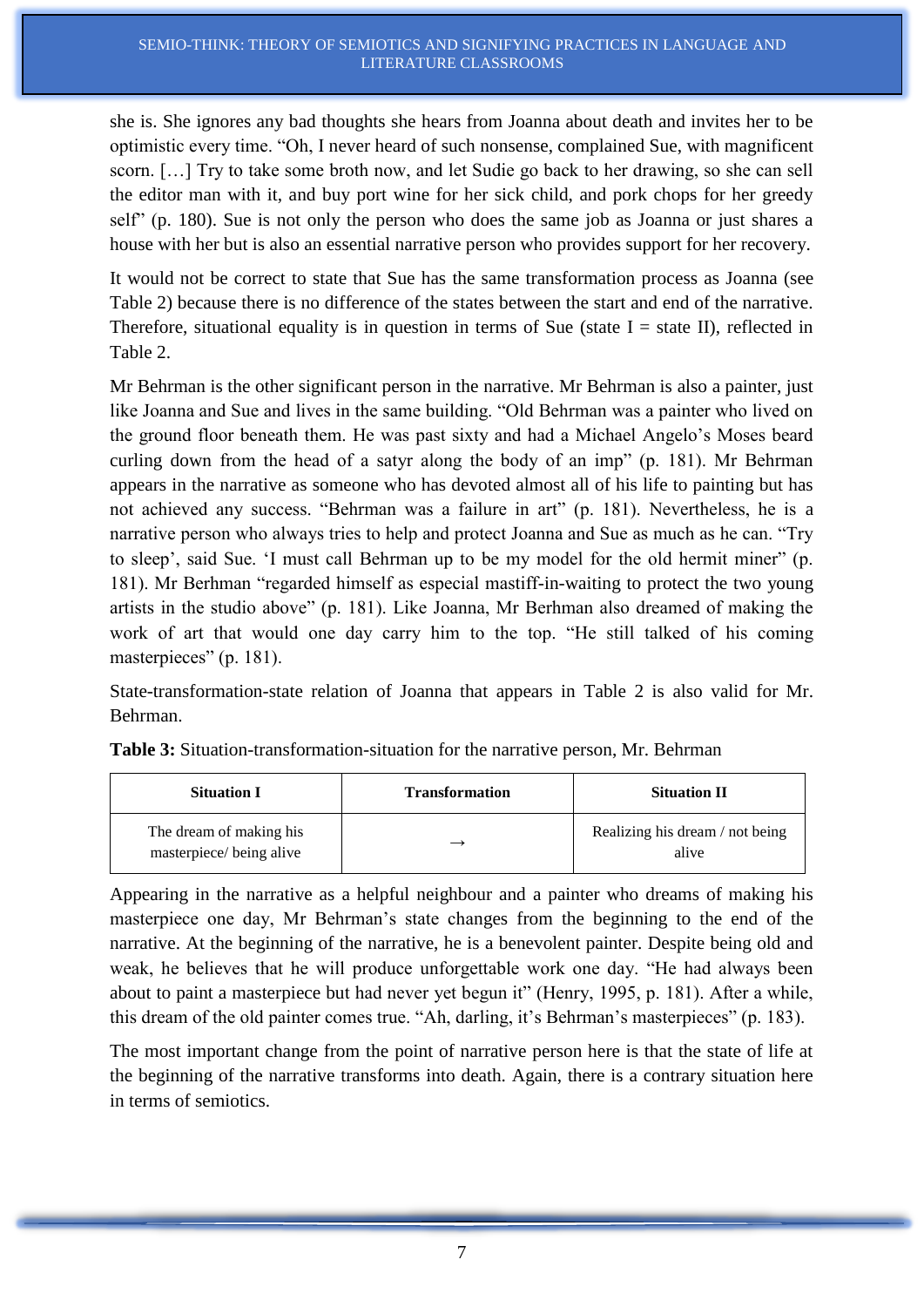

**Figure 2:** Mr. Behrman's situational transformation

Mr Behrman's good deed to Joanna results in him making his masterpiece and make Joanna hold on to life. On the other hand, this deed caused the death of the old painter. Therefore, depending on the thematic roles taking place in the descriptive plane, the narrative person Mr Behrman saved the main narrative person's –Joanna– life in exchange for his own life.

Lastly, a doctor who examines Joanna appears in the descriptive meaning plane. "One morning, the busy doctor invited Sue into the hallway with a shaggy, grey eyebrow" (p. 179). The Doctor appears as a narrative person who gives advice for Joanna to hold on to life after doing what he can and does not undergo any state changes. "I will do all that science, so far as it may filter through my efforts, can accomplish. But whenever my patient begins to count the carriages in her funeral procession, I subtract 50 per cent from the curative power of medicines" (p. 179).

In this section, it has been attempted to analyse the descriptive plane with the help of four questions, and a model has been presented to implementers. Therefore, the factors that form the descriptive meaning plane of O. Henry's "The Last Leaf" have been analysed in terms of person, space, time and the descriptive roles of persons. In the next step, the narrativesemiotic structures, a higher grade that forms the meaning universe of the narrative, will be analysed.

#### **3.2. Semiotic-narrative level analysis**

In terms of semiotics, each narrative has a certain system within its own structural arrangement. With the help of this system, the narrative becomes a meaningful whole and creates its meaning universe. Just like in the descriptive plane, there are a few elements that construct the semantic universe in the narrative plane. One of the most important concepts here is that the actant –active subject=subject of doing. This person, who was previously encountered as a person/actor in the descriptive level, is now an actant in the narrativesemiotic plane.

There are factors, which are different from the linguistic structures, to constitute the narrative structures. One of these factors is the actants who mobilize the narrative by their functions. Each narrative person determined at the narrative level is an actant who has a function in the text (Kalelioğlu, 2018, pp. 135–136).

Narrative persons determined in the descriptive level and have function in the narrative such as Joanna, Sue, Mr. Behrman and the Doctor are also the actants. The actantial states of these persons may change throughout the narrative.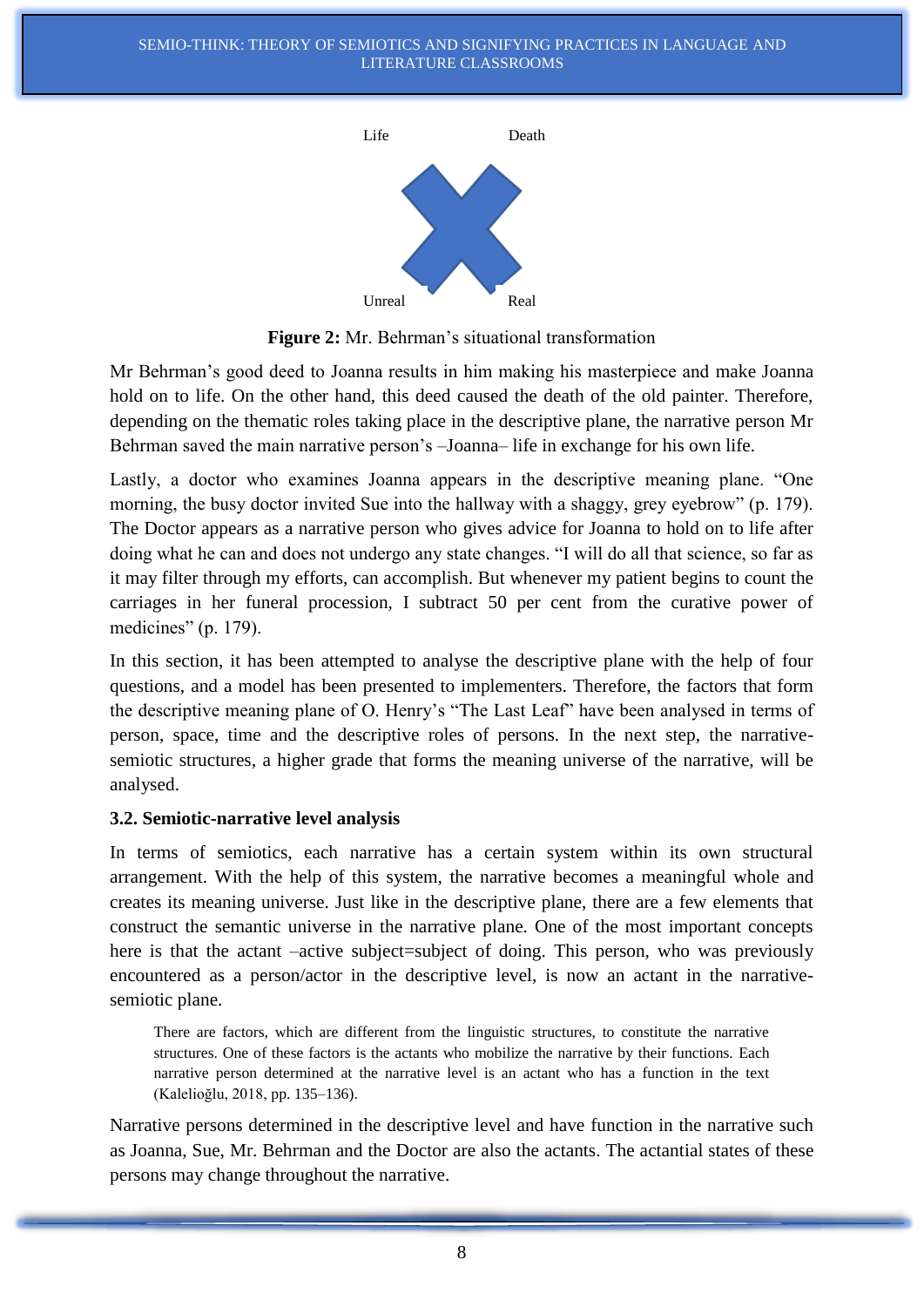According to Greimas and Courtés, there are six actants acting in the narrative plane. These are "subject/object, sender/receiver, and helper/opponent" (1982, pp. 5-6). A narrative person can undertake several actantial duties at the same time:

Individual, social and environmental factors and situations determine people's actions in real life. This situation is also the same for the actants in the narrative. In other words, as a result of the interaction of the individual, social, and environmental factors, an actant can turn into another actant in the narrative (Kalelioğlu, 2018, p. 136).

Narrative persons' function and their acts are more important than who they are in the narrative plane. In other words, the actions that guide the narrative are in the foreground.

The actions of the actants and consequences play an important role in the continuity of the narrative because the direction of the narrative depends on these facts. For instance, each action that results in a positive consequence creates another narrative programme (NP). A narrative programme refers to the sequential relationship of events in a narrative that follow each other in a certain order. "A narrative programme expresses the abstract representation of syntactic relations in the narrative and the transformations of the word at the superficial semantic plane (Martin & Ringham, 2000, p. 91). The narrative programme is divided into two as *main* narrative programme and *sub*-narrative programme. Each sub-narrative programme supports the continuation of the main narrative programme. Therefore, the actants and their actions play a critical role in this continuity or discontinuity of the narrative.



**Figure 3**: Actantial scheme

It is possible to adapt the actantial schema in Figure 3 into O. Henry's narrative. While doing that, it is also possible to determine different types of sub-programmes. Accordingly, the actantial schema can be reproduced many times regarding the possible circumstances in the narrative. However, in order not to create much confusion and to activate the specific data gathered in the previous semantic layer, our starting point can be the narrative programmes resulting from the states in Figures 2 and 3. Consequently, situational presentation formed in these two figures is related to the two important narrative persons. Joanna and Mr. Behrman play a great role in the transformations that take place in the main narrative theme.

Each narrative usually has three stages as *initial*, *development*, and *final*. Here, it can be asserted that the initial and final stages are shorter than the development stage. The most important reason for this is that these stages include situational information occurring at the beginning and end of the narrative. In other words, it is possible to relate these two phases at the beginning and the end of the narrative with the (state I and state II) (see Tables 2 and 3). It is necessary to underline that everything such as chain of events, actants, actions, encounters, and the like, that led the narrative move from one condition (state I) to another (state II) as a result of the actions of the actants taking place in the development stage. It is also possible to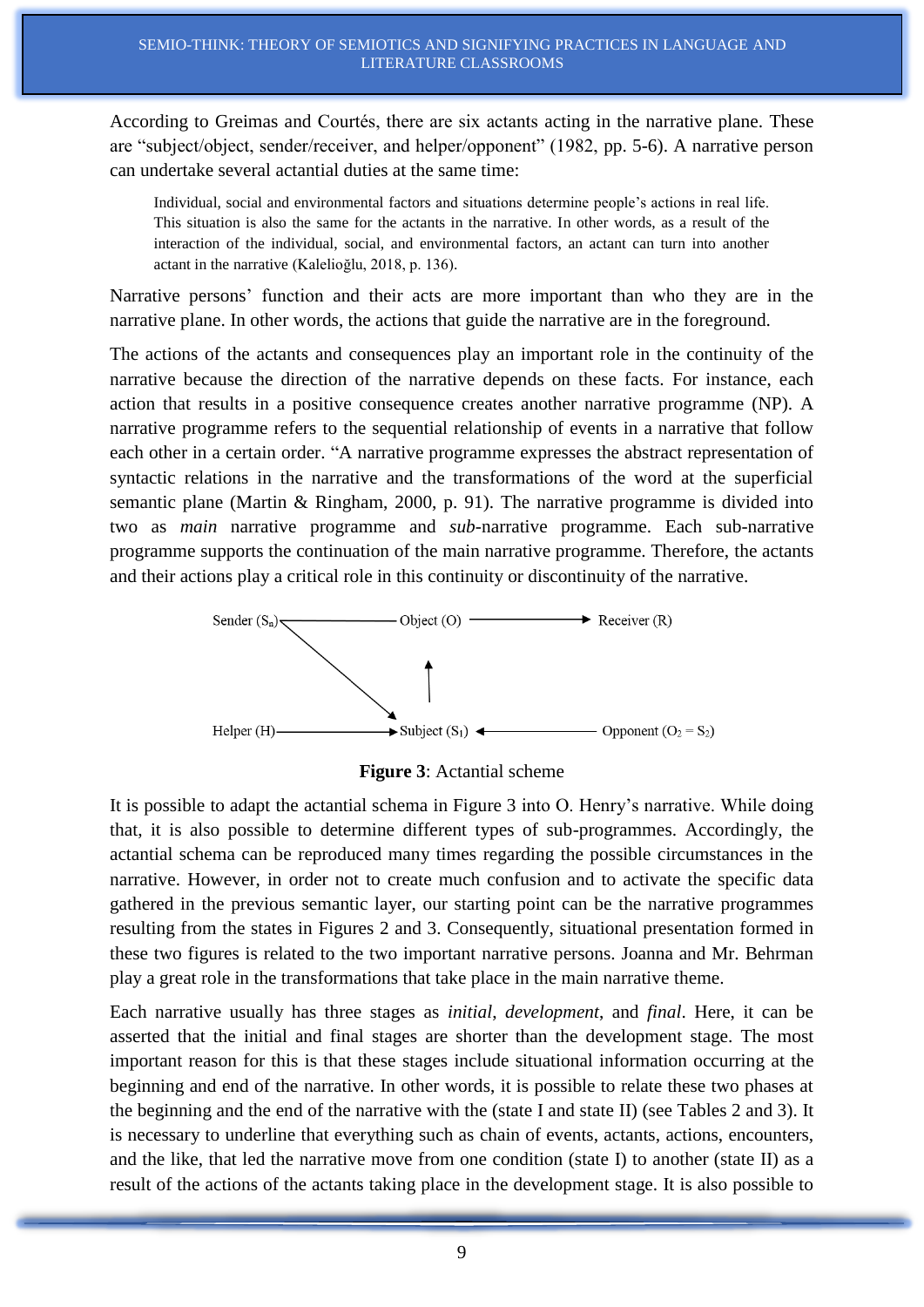relate the development stage to the part where the transformations occur. In this sense, the initial and final stages are the shortest stages in terms of the narrative whereas the development stage makes up the longest or densest part.

The narrative can be divided into stages in terms of its initial, development and final status. It is vital to consider the two narrative persons, who direct the narrative with their acts.

1 st Question: *Create a table that exhibits the stages of the narrative in the context of main narrative person/s.*

2 nd Question: *Determine the changes as state/transformation/new state encountered in the narrative programme.* 

|                                                         | Narrative<br>stages $\rightarrow$<br>Actants | Initial                                                                                                                                   | Development                                                                                                                                   | Final                                                                                                               |
|---------------------------------------------------------|----------------------------------------------|-------------------------------------------------------------------------------------------------------------------------------------------|-----------------------------------------------------------------------------------------------------------------------------------------------|---------------------------------------------------------------------------------------------------------------------|
| Situation/Transformation<br>New situation $\rightarrow$ | Joanna                                       | has fallen<br>Joanna<br>ill.                                                                                                              | At first, she does not<br>make any effort to<br>recover and waits for<br>the day she will die<br>pessimistically.                             | But then she puts<br>pessimism<br>her<br>aside<br>and does<br>her best to heal.                                     |
|                                                         |                                              | Unhealthy                                                                                                                                 | $\rightarrow$                                                                                                                                 | Healthy                                                                                                             |
|                                                         |                                              |                                                                                                                                           |                                                                                                                                               |                                                                                                                     |
| Situation/Transformation<br>New situation $\rightarrow$ | Mr.<br><b>Behrman</b>                        | The old but healthy<br>helpful man, full of<br>desire to one day<br>his<br>make<br>own<br>masterpiece, always<br>helps Joanna and<br>Sue. | The old man learns<br>from Sue that Joanna<br>thinks<br>her<br>own<br>lifespan is the same as<br>a leaf fighting for life<br>on decaying ivy. | The old painter<br>rushes<br>to<br>help<br>Joanna to hold on<br>to life and heal at<br>the cost of his<br>own life. |

**Table 4**: Narrative stages and situational oppositions in the context of the narrative theme

In Table 4, it is possible to see the answers to both questions asked at the level of narrative structure plane above. For the  $1<sup>st</sup>$  question, the narrative stages and decisive situations and transformations have been determined according to two important narrative characters – Joanna and Mr. Behrman– encountered in the narrative. To provide an answer for the 2<sup>nd</sup> question, the opposing state/transformation/new state features of both actors encountered in the narrative programme have been expressed. According to this, the sickness process which is unhealthy for Joanna is healthy for Mr. Behrman / the transformation process which is healthy for Joanna is unhealthy for Mr. Behrman. Therefore, it can be asserted that there is an opposition in the transformation of the subjects. These opposite states will be discussed in this section with the help of an actantial schema.

Based on the Table 4, which shows the basic programme of the narrative, the relationship between two important narrative persons and the situational transformations, the actions of both actants and their relations with other actants can be examined in Greimas's actantial schema.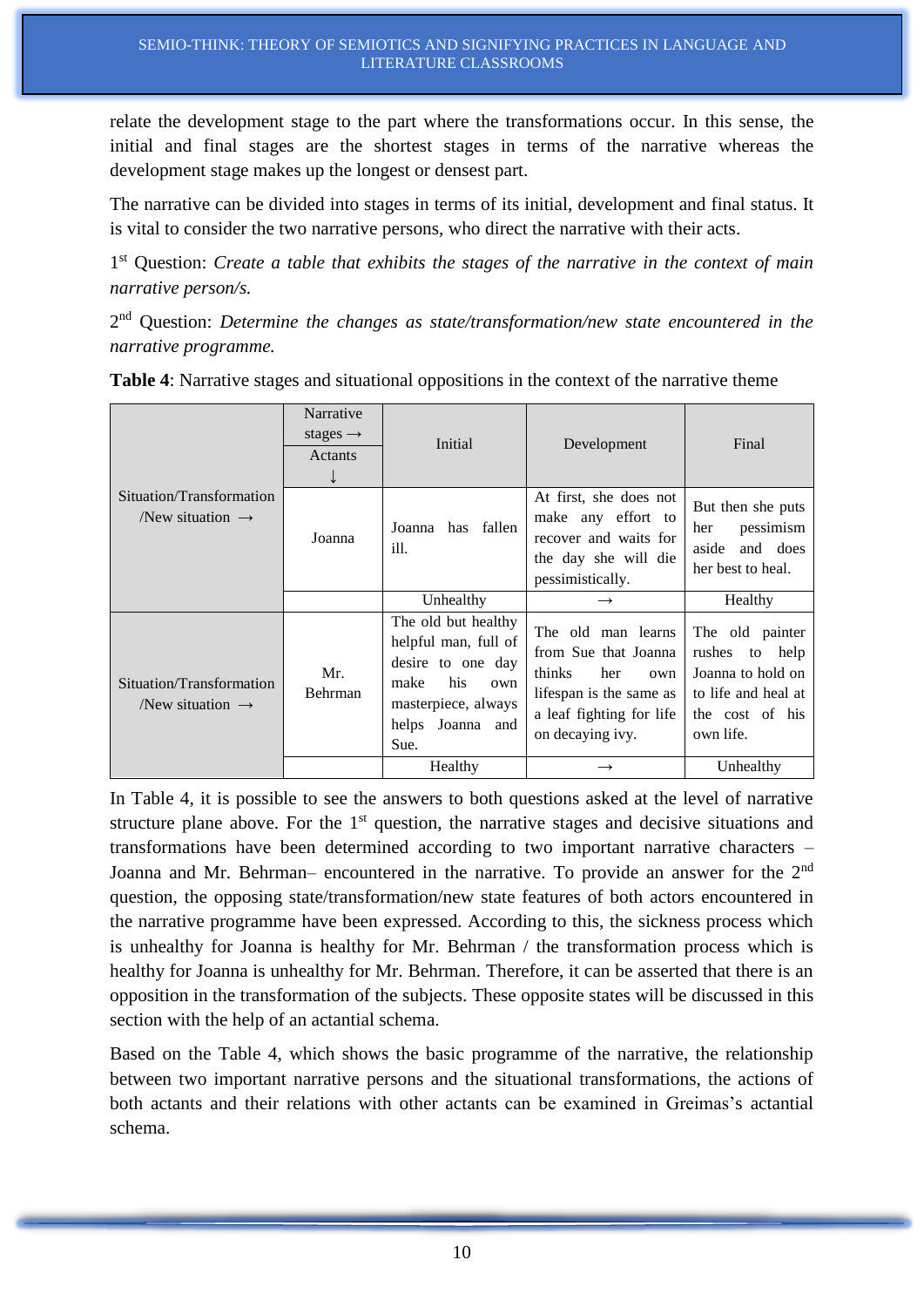3 rd Question: *Explain the relationship between the main narrative person Joanna and other actant/s.*



the painting, optimisim

**Figure 4**: Relational values of the actant Joanna

As an answer for the  $3<sup>rd</sup>$  question; in Figure 4, the sender  $(S_n)$  makes an agreement with the subject  $(S_1)$ . This agreement is about the value object  $(O)$  getting healthier  $(R)$ . In this case, Joanna either abides by the agreement she makes with the sender, regains her health and be rewarded by the sender or not –getting well or be punished. As can be understood from Figure 4, Joanna  $(S_1)$  is not alone, because there are both helpers  $(H)$  that enable Joanna to reach her goals and opponents  $(S_2)$  that keep Joanna away from her aim.

Examples for opponents  $(S_2)$ :

"In November a cold, unseen stranger, whom the doctors called **Pneumonia**, stalked about the colony, touching one here and there with **his icy finger**. Over on the East Side this ravager strode boldly, smiting **his victims** by scores. […] Johnsy **he smote**; and she lay, scarcely moving, on her painted iron bedstead" (Henry, 1995, p. 179).

"An old, **old ivy vine**, gnarled and decayed at the roots, climbed half-way up the brick wall. The cold breath of autumn had stricken **its leaves** from the vine until its skeleton branches clung, almost bare, to the crumbling bricks" (p. 180).

Leaves. On the ivy vine. **When the last one falls I must go too**. I've known that for three days. Didn't the doctor tell you?" (p. 180). "There goes another. No, **I** don't want any broth. That leaves just four. I want to see the last one fall before it gets dark. **Then I'll go too**" (p. 180). "It will fall to-day, and I shall die at the same time (p. 182).

As seen in the examples above, the obstacles  $(S_2)$  holding Joanna  $(S_1)$  to regain  $(R)$  her health (O) are respectively pneumonia, ivy with rotten and falling leaves and Joanna's pessimistic opinions about herself. As stated before, it is possible to come across a narrative person as an actant that undertakes various duties. Here, Joanna is seen as a subject  $(S_1)$  that attempts to reach the object of value and as an opponent  $(S_2)$ . Joanna, at first, does not make effort because she considers her fate as the same with the fate of the falling leaves of decaying ivy, until her helpers lay their hands on the situation.

Examples for helpers (H):

Oh, **I never heard of such nonsense**,' complained **Sue**, with magnificent scorn. 'What have old ivy leaves to do with your getting well? And you used to love that vine" (p. 180). "Johnsy, dear,' said **Sue**, bending over her, 'will you promise me to keep your eyes closed, and not look out of the window until I am done working?" (p. 181). **"Sue found Behrman** smelling strongly of juniper berries in his dimly-lighted den below. […] **She told him** of Johnsy's fancy, and how she feared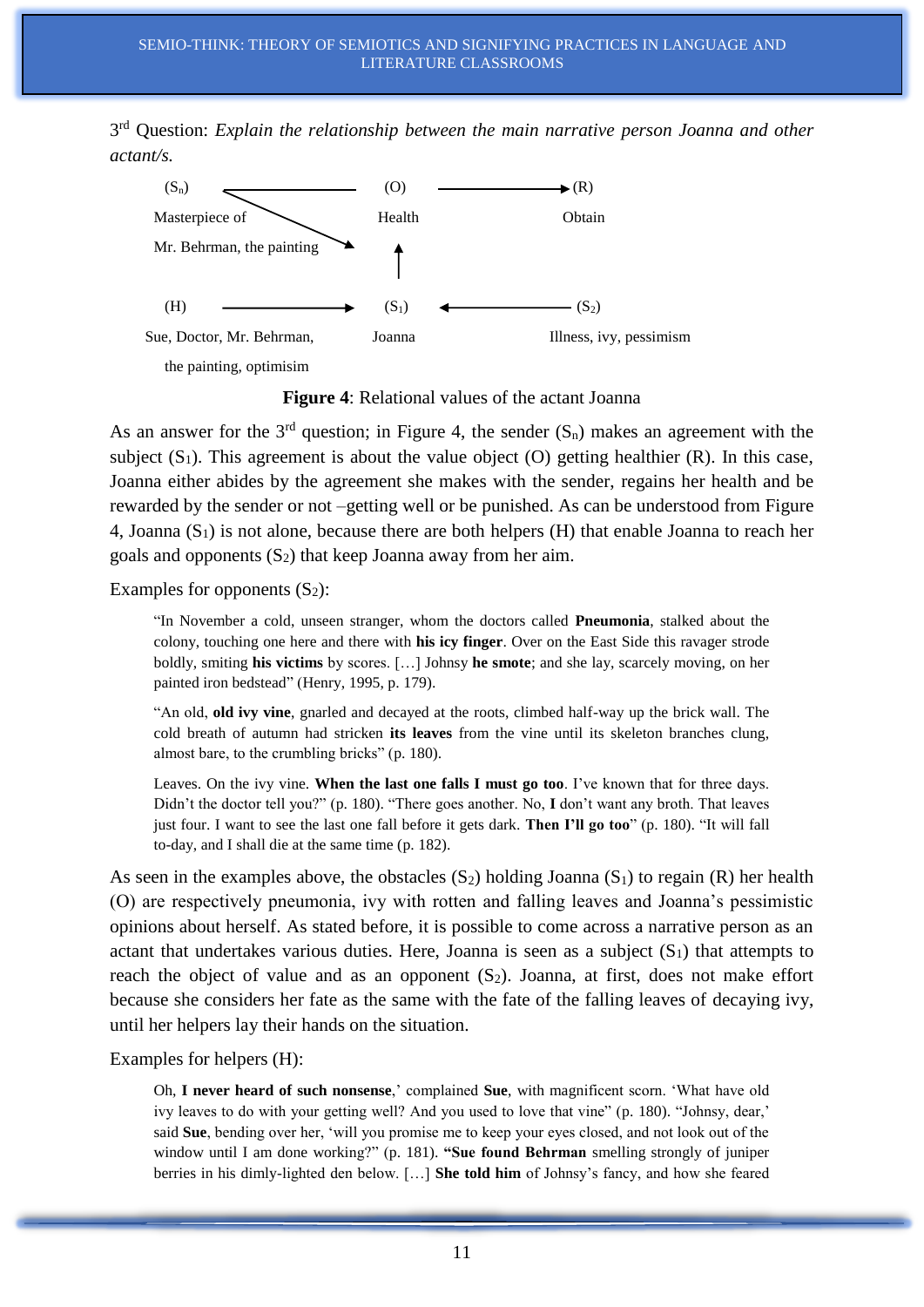she would, indeed, light and fragile as a leaf herself, float away when her slight hold upon the world grew weaker" (p. 181). "Dear, dear!' said **Sue**, leaning her worn face down to the pillow; '**think of me, if you won't think of yourself. What would I do**? (Henry, 1995, p. 182).

"Well, it is the weakness, then,' said **the doctor**. 'I will do all that science, so far as it may filter through my efforts, can accomplish" (p. 179).

**Old Behrman**, with his red eyes plainly streaming, shouted his contempt and derision for such idiotic imaginings. 'Vass!' **he cried**. 'Is dere people in de world mit der foolishness to die because leafs dey drop off from a confounded vine? I haf not heard of such a thing (p. 181).

**It is the last one**,' said Johnsy. 'I thought **it would surely fall during the night.**" […] **The ivy leaf was still there**. Johnsy lay for a long time looking at it. And then **she called to Sue**. '**I've been a bad girl**, Sudie,' said Johnsy. 'Something has made that last leaf stay there to show me how wicked I was. **It is a sin to want to die** (p. 183).

While it is seen that Sue, Doctor, Mr. Behrman are Joanna's supporters (H) who help her regain her health, which is the value object, her sickness, ivy with the falling leaves and her pessimistic state are the opponents  $(S_2)$ .

In Figure 4, there is not much the Doctor can do for Joanna, who has already gotten at the beginning of the narrative. Because the Doctor did his best medically and left the rest to Joanna. There are opponents and helpers of the subject trying to realize its action. The action of the subject attempting to have the value object will end up either with success or failure. Accordingly, the subject  $(S_1)$  will either abide by the agreement she made with the sender  $(G_n)$  and reach the object of value in order to finalize the narrative programme positively  $(S_1 \wedge$  $O \vee S_2$ <sup>1</sup>, or not reach the object of value and cause the programme to end negatively (S<sub>1</sub>  $\vee$  O  $\wedge$  S<sub>2</sub>)<sup>2</sup>.

It is a sin to want to die. You may bring me a little broth now, and some milk with a little port in it, and- no; bring me a hand-mirror first; and then pack some pillows about me, and I will sit up and watch you cook (p. 183).

Even chances,' said the doctor, talking Sue's thin, shaking hand in his. 'With good nursing you'll win (p. 183).

The next day the doctor said to Sue: 'She's out of danger. You've won. Nutrition and care now – that's all (p. 183).

Based on Figure 4, it can be seen that Joanna  $(S_1)$  reaches the object of value and completed the narrative programme positively  $(S_1 \wedge O \vee S_2)$ .

4 th Question: *Create an actantial scheme for Mr. Berhman, an important supporter of the main narrative person, based on the context of the narrative programme in Figure 4 and reveal the relationship of Mr Behrman with other actants.*

1

<sup>&</sup>lt;sup>1</sup> Subject of state is shown by; S<sub>1</sub> (subject)  $\land$  (junction) O (object)  $\lor$  (disjunction) S<sub>2</sub> (opponent). This formula shows that Joanna attains her aim, and she succeeds the narrative programme positively.

<sup>&</sup>lt;sup>2</sup> Joanna does not attain her value object.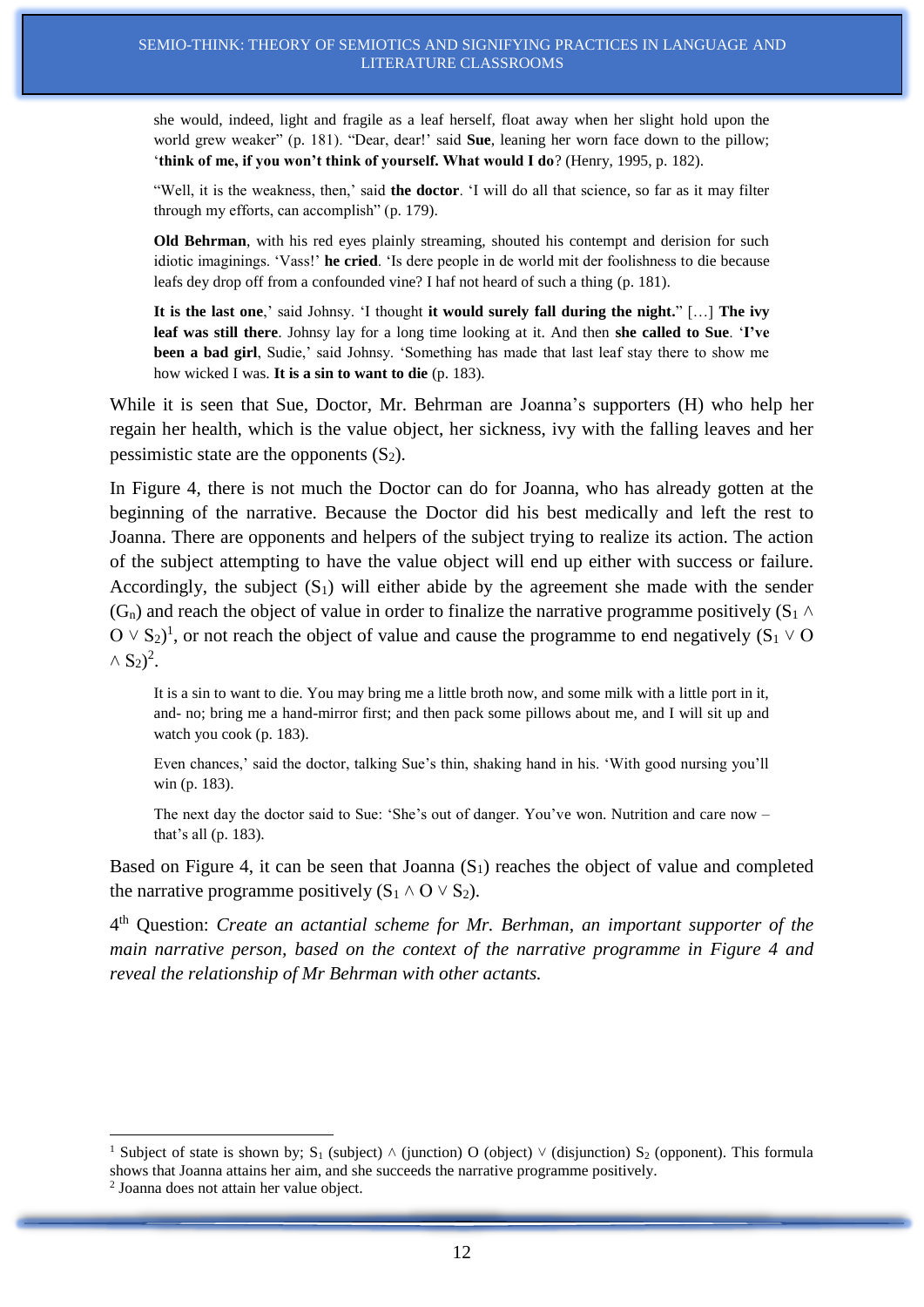#### SEMIO-THINK: THEORY OF SEMIOTICS AND SIGNIFYING PRACTICES IN LANGUAGE AND LITERATURE CLASSROOMS



**Figure 5:** Relational values of the acting actant Mr. Berhman

As an answer for the  $4<sup>th</sup>$  question, the subject of doing or actant of the actantial schema is Mr. Behrman. The first actant that activates the subject of doing is Sue, who is the sender and the helper of this schema. Nonetheless, the action of Sue to activate the subject of doing results from her being as a sender  $(S_n)$  not as a helper (H). Therefore, Sue as a sender  $(S_n)$ , informs Mr. Behrman  $(S_1)$  about Joanna's state and expresses her sadness.

Sue found Behrman smelling strongly of juniper berries in his dimly-lighted den below. […] She told him of Johnsy's fancy, and how she feared she would, indeed, light and fragile as a leaf herself, float away when her slight hold upon the world grew weaker (Henry, 1995, p. 181).

Upon this news, Mr. Behrman  $(S_1)$  gets upset and feels the necessity to do something because the old man cares about the object of value Joanna (O) and her sender Sue  $(S_n)$  living in the same building. "For the rest he was a fierce little old man, who scoffed terribly at softness in anyone, and who regarded himself as especial mastiff-in-waiting to protect the two young artists in the studio above" (p. 181).

Sue informs Mr. Behrman about Joanna's situation and he takes up protecting the girls as an actant (subject). Mr. Behrman  $(S_1)$  wants to save the value object  $-Joanna (O)$ – from the desperate state that she is in, and he wants her to hold on to the life again (R). The agreement between the sender and the subject of doing depends entirely upon this.

As soon as Mr. Behrman  $(S_1)$  receives the news, he goes to their houses with Sue (H). After this stage, it is possible to consider Sue as Mr Behrman's supporting actant. Mr. Behrman  $(S_1)$ models for free in his free time and watches over the girls. "You are just like a woman!' yelled Behrman. 'Who said I vill not bose? Go on. I come mit you. For half an hour I haf peen trying to say dot I am ready to bose" (p. 182).

Mr. Behrman  $(S_1)$  is not only a helpful person but also a talented  $(H)$  painter, who wants to make his own masterpiece one day. "He had been always about to paint a masterpiece, but had never yet begun it" (p. 181). "Some day I will paint a masterpiece, and we shall all go away" (p. 182).

The subject of doing, in Figure 5, attempts to save the value object (O) from the pessimistic  $(S<sub>2</sub>)$  state of mind and live her life without them  $(R)$  after the agreement he made with the sender as expressed in Table 4. While doing this, he has a helper that supports the subject. These are the subject's ability to paint, his desire to one day make his own masterpiece, Sue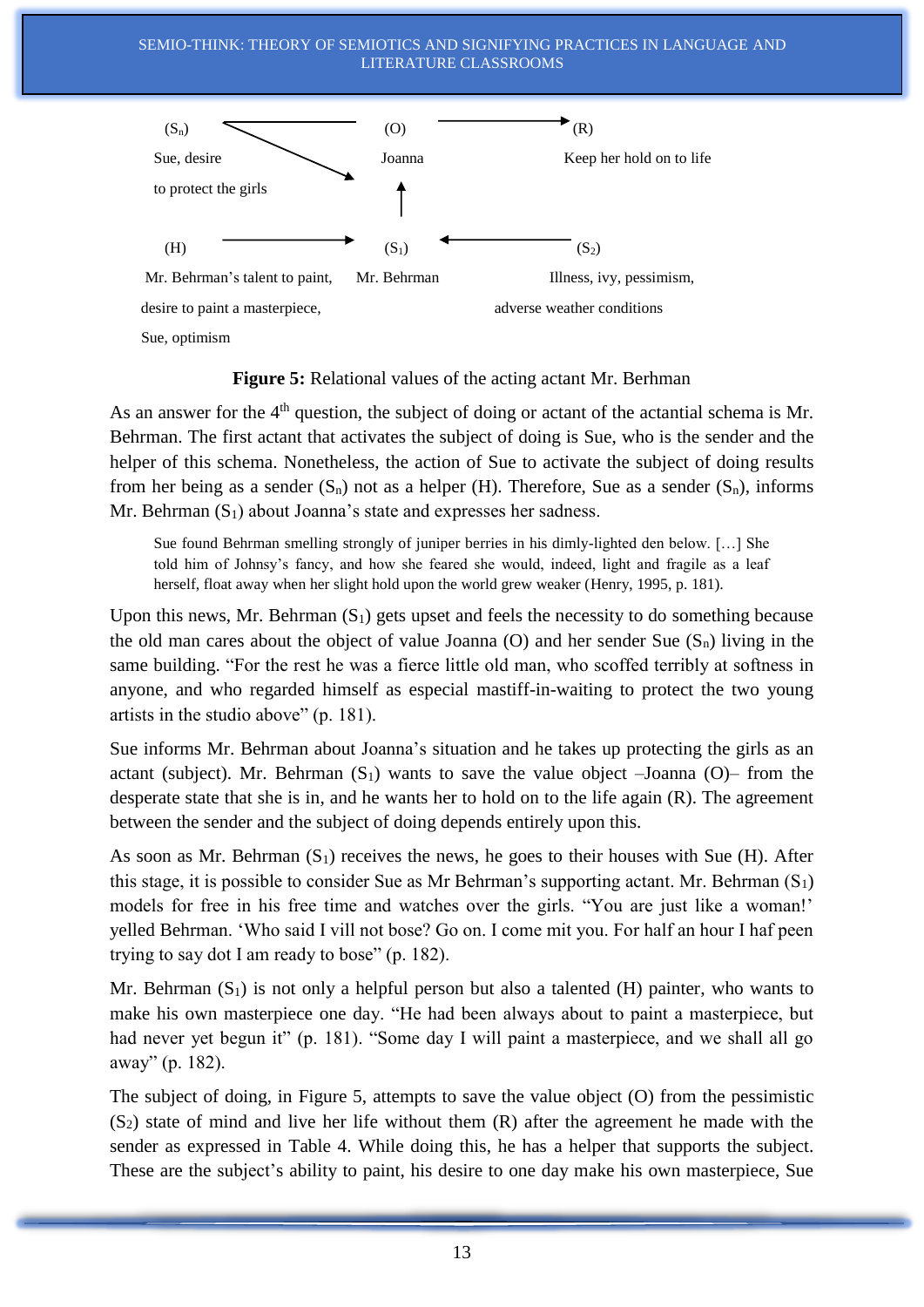and her optimistic perspective on life (H). On the other hand, there are opponents that do not want the subject to reach the value object. These opponents include the sickness that lays up Joanna and makes her unhappy; Joanna's feeling of despair resulting from this sickness; the ivy triggering this feeling; and bad weather conditions  $(S_2)$ .

Johnsy was sleeping when they went upstairs. Sue pulled the shade down to the window-sill and motioned Behrman into the other room. In there they peered out the window fearfully at the ivy vine. Then they looked at each other for a moment without speaking (Henry, 1995, p. 182).

The old painter  $(S_1)$  who enters the house with Sue (H) comes up with a brilliant idea. Despite the cold and rainy weather, Mr. Behrman  $(S_1)$  puts this idea into practice without awaking Joanna (O). "A persistent, cold rain was falling, mingled with snow. Behrman, in his old blue shirt, took his seat as the hermit-miner on an upturned kettle for a rock" (p. 182).

The subject of doing works his magic under the cold and rainy weather all night and achieves his purpose. Accepting the end of her own life as the end of the life of the last leaf struggling to live on the rotten ivy, and never giving up on this idea, Joanna sees that the leaf clings tenaciously to the ivy against all the odds in the morning of that stormy, cold and rainy night.

But, lo! after the beating rain and fierce gusts of wind that had endured through the livelong night, there yet stood out against the brick wall one ivy leaf'. […] It was the last on the vine. 'It is the last one,' said Johnsy. 'I thought it would surely fall during the night. I heard the wind. It will fall today, and I shall die at the same time (Henry, 1995, p. 182).

Firstly, continuing to be pessimistic, she thinks that the leaf will not be able to withstand the storm and the severity of the rain one day, and she waits curiously for it to fall, just as she waits for her own death.

When it was light enough Johnsy, the merciless, commanded that the shade be raised. The ivy leaf was still there. Johnsy lay for a long time looking at it. And then she called to Sue, who was stirring her chicken broth over the gas stove. 'I've been a bad girl, Sudie,' said Johnsy. 'Something has made that last leaf stay there to show me how wicked I was. It is a sin to want to die (Henry, 1995, p. 183).

Witnessing a small leaf's struggle for survival in winter, the value object Joanna takes a lesson from this situation. The subject of doing Mr. Behrman  $(S_1)$  has achieved to save the object Joanna (O) from despair in spite of the bad weather conditions  $(S_2)$  and has made her accept that her fate is not the same with the fate of a leaf on the branch of a rotten ivy.

An hour later she said – 'Sudie, some day I hope to paint the Bay of Naples.' The doctor came in the afternoon, and Sue had an excuse to go into the hallway as he left. 'Even chances,' said the doctor, talking Sue's thin, shaking hand in his. 'With good nursing you'll win (Henry, 1995, p. 183).

In spite of the opponents such as bad weather conditions, pessimism, sickness and the ivy, Mr. Behrman  $(S_1)$  completed the actantial schema in Figure 5 positively and this results in Joanna's favour.

I have something to tell you, white mouse,' she said. 'Mr. Behrman died of pneumonia today in hospital. He was ill only two days. The janitor found him on the morning of the first day in his room downstairs helpless with pain. His shoes and clothing were wet through and icy cold. They couldn't imagine where he had been on such a dreadful night. And then they found a lantern, still lighted, and a ladder that had been dragged from its place, and some scattered brushes, and a palette with green and yellow colours mixed on it, and - look out the window, dear, at the last ivy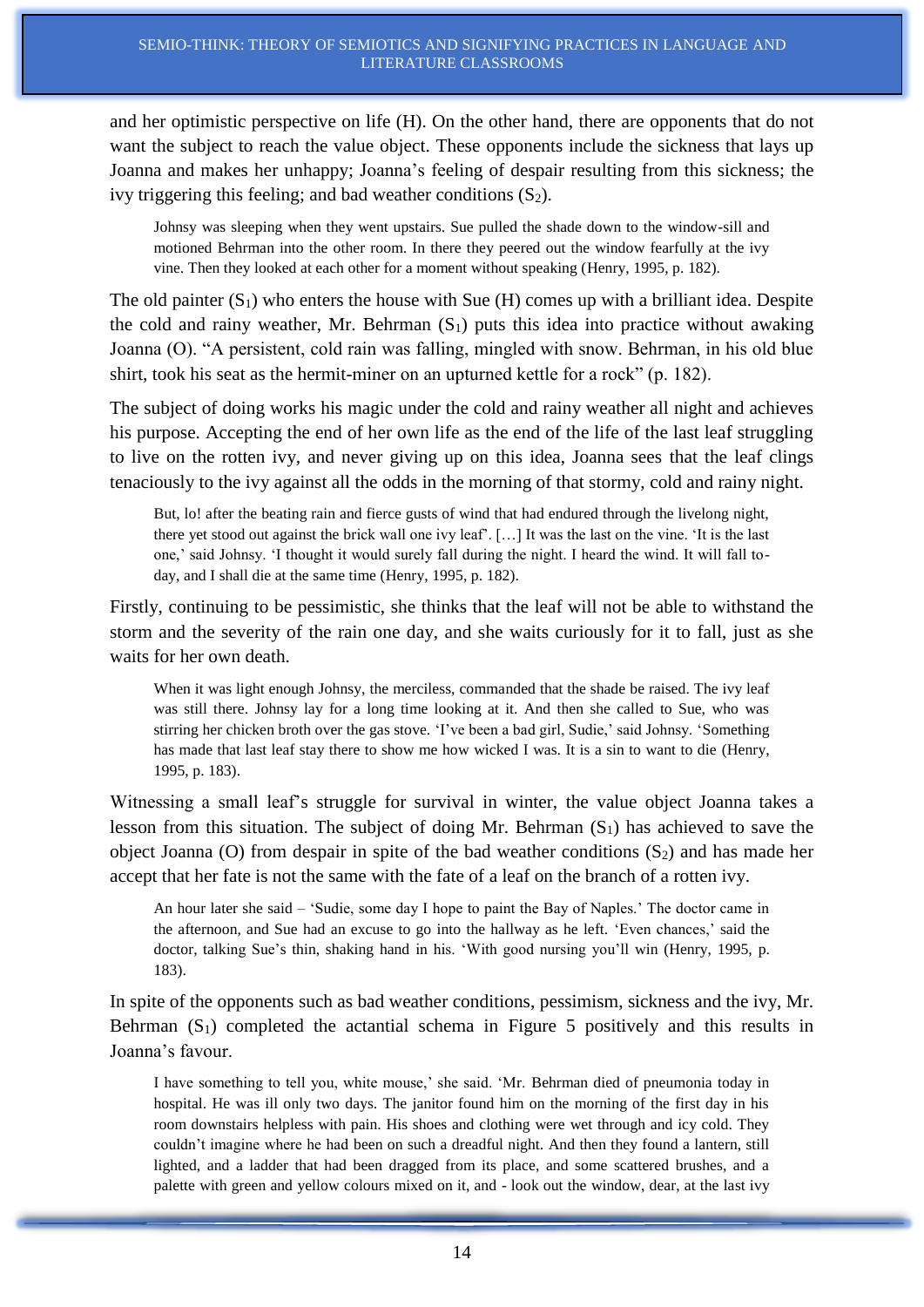leaf on the wall. Didn't you wonder why it never fluttered or moved when the wind blew? Ah, darling, it's Behrman's masterpiece- he painted it there the night that the last leaf fell (Henry, 1995, p. 183).

As can be understood from the excerpt, the subject, Mr Behrman (S1), teaches a young girl that she can overcome any difficulty she comes across with optimism, faith and struggle and that she should not sink into despair. Succeding in keeping the value object alive by adhering to the agreement he makes with the sender, the subject of doing, Mr Behrman (S1), succeeds in making the masterpiece he always dreamed of at the cost of his own life. In this sense, the subject (S1) achieved the object and caused the narrative to favour the main narrative person  $(S1 \wedge O \vee S2)$ .

The data obtained here is also the explanation for the opposition states seen in Tables 1 and 2. The answer as to how and why the state-transformation-new state in Tables 2 and 3 occur is in this section, in which actantial schemata formed in Figures 4 and 5 are evaluated.

In this sense, it is possible to deduce:

It is necessary to ascribe meaning for the state-transformation-new state in Table 2. However, the meaning in the descriptive plane cannot go beyond the signifier (word). Therefore, the signification to be conducted in detail depends on the actants examined in the narrative plane, their relationships with each other, actions, and these aspects' cause-effect relationships. Thus, transformation to a new state in Table 2 is possible with the help of Mr Behrman appearing as a sender and helper in Figure 4 and as the subject of doing in Figure 5.

When we consider the state-transformation-new state presentation in Table 3, it can be seen that Mr Behrman is faced with the desire of producing his own masterpiece. This situation takes place as an action in Figure 5. It is possible to see Mr Behrman's transition from one state to another with the cause-effect relationship in the actantial schemata. Accordingly, the facts that result in the aforementioned transformation are Mr Behrman's work as the sender (Sn), Mr Behrman himself, and his positive world-view as the helper (H). Figure 5 also plays a vital role in the transformation of states. According to the figure, the causes that made his state transform into another are his wish to protect the girls who are the senders (Sn), his positive perspective, his ability to paint and his actions as the subject of doing (S1).

Meaning is formed by the articulation of elements in the same system. Every articulation is the result of a transformation. This transformation refers to the transition of any formative element from one state to another, just as in the narrative persons. Regardless of the formative elements (person-space-time), it is essential to know that transformations occur due to the actions of the actants. Facts that bring dynamism to the narrative, such as transformation/change, do not take place by themselves instability. Therefore, it is almost impossible to explain the transformations with their reasons in the descriptive plane because the actions and cause-effect relationships related to these actions do not occur at this plane. For this reason, the semantic plane in which the narrative gains its dynamism and actions of actants cause transformations is the semiotic-narrative plane.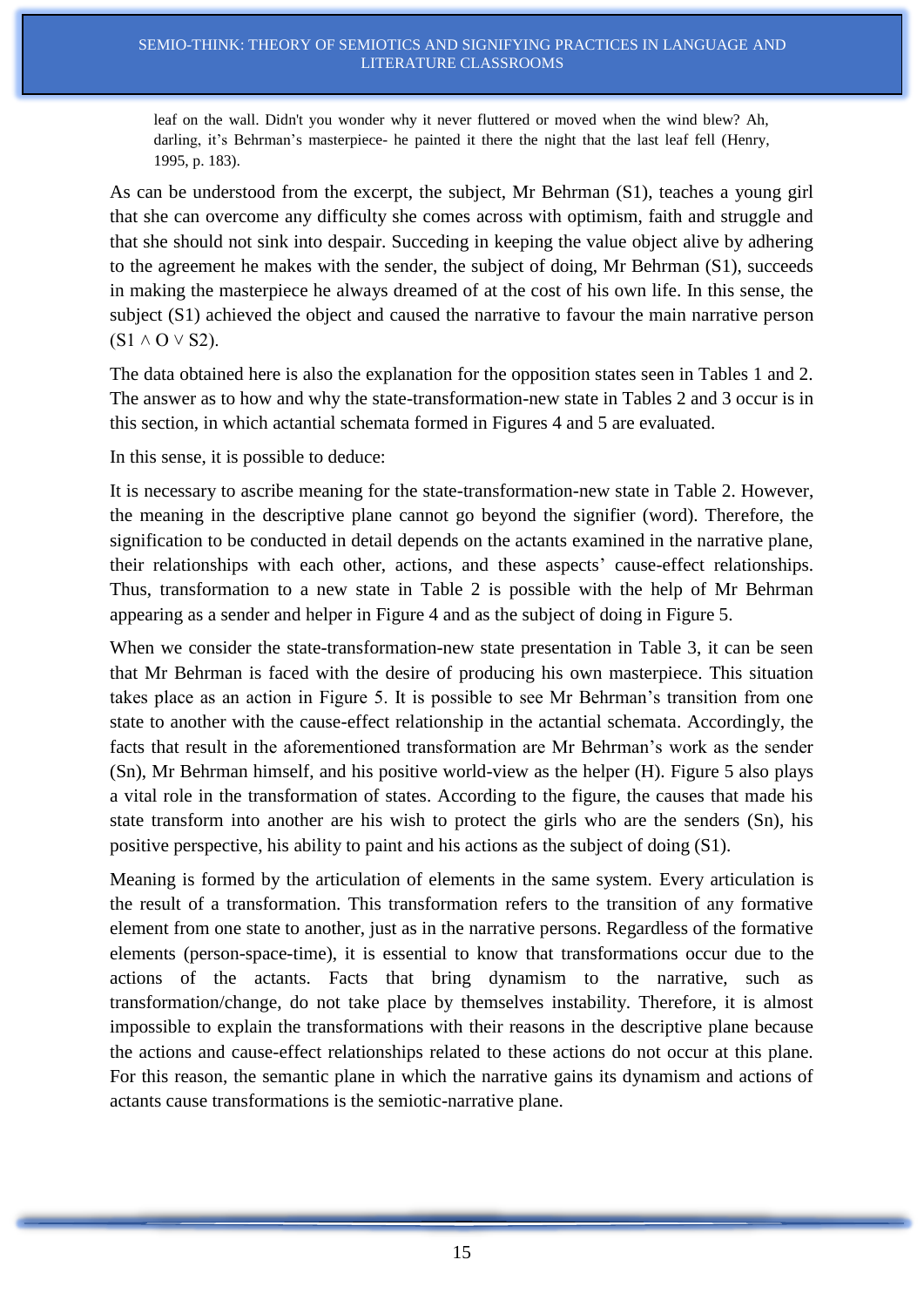#### **3.3. Thematic level analysis**

In this plane, which forms the deep structure of the narrative, the value judgement on which the narrative depends, ideological frame, the moral of the study are analysed in the opposition between abstract and implicit formative structures with reference to the data collected in the descriptive and semiotic-narrative planes. In order to reach consistent and reliable results, the semiotic square is used in such an examination. "By **semiotic square** is meant the visual representation\* of the logical articulation of any semantic category" (Greimas & Courtés, 1982, p. 308). Meaning consists of oppositions. Therefore, it is possible to reveal the meaning in the deep structure by creating interrelated, but opposite poles.

No opposition can emerge or be created by itself. Having absolute grounds for the formation of oppositions is essential in terms of the reliability of the analysis. However, it should also be noted that the detection of the relationship between signs is just as important in such an analysis.

Possible questions for the presentation of O. Henry's "The Last Leaf" narrative on semiotic square:

1<sup>st</sup> Question: *Specify opposite poles in the semiotic square and explain this by relating to the data obtained from previous meaning planes*.

2 nd Question: *What is the implicit/abstract meaning that is formed in the deep structure and contain the hidden/unseen goals of people in the narrative*.

As an answer to the 1st question, it can be said that every semantic plane forms its universe in the narrative by articulating each other. Therefore, it is important to relate to oppositions presented in Figures 1 and 2 in the descriptive plane of the narrative while forming the semiotic square. The health/illness opposition that is presented in Figure 1 is the life/death opposition in Figure 2. The health/illness state of the main narrative person, Joanna, is associated with her personality traits of being pessimistic/optimistic in opposition. In this sense, Joanna either will be optimistic and change her worldview and continue to live, or she will die with her pessimism. That is, she will either exist or not.

This case is also valid for the oppositions generated in Figure 2 regarding Mr Behrman. The biggest dream of the old painter, who has not achieved any success in his life, is to make his own masterpiece one day. This situation left him between life/death opposition with his optimistic, protective and competent artist personality. According to the narrative programme, this state of being caught in the middle is unknown to him and to everybody except the narrator. However, the idea of realizing the ideal of this helpful old artist also shows the relationship between the real/unreal opposition. In this context, due to the role assigned to Mr Behrman, he has to make a choice between life and death without noticing to make his dream come true. This choice will either immortalize him or destroy him forever. So, Mr Behrman will either exist or not.

Consequently, based on the semantic relationships in Figures 1 and 2, it is possible to deal with the two narrative persons of the semiotic square to be formed below, in the opposition of existence/non-existence, which has the ability to represent the situation they are in and the transformations and changes they have undergone. This situation has no material value;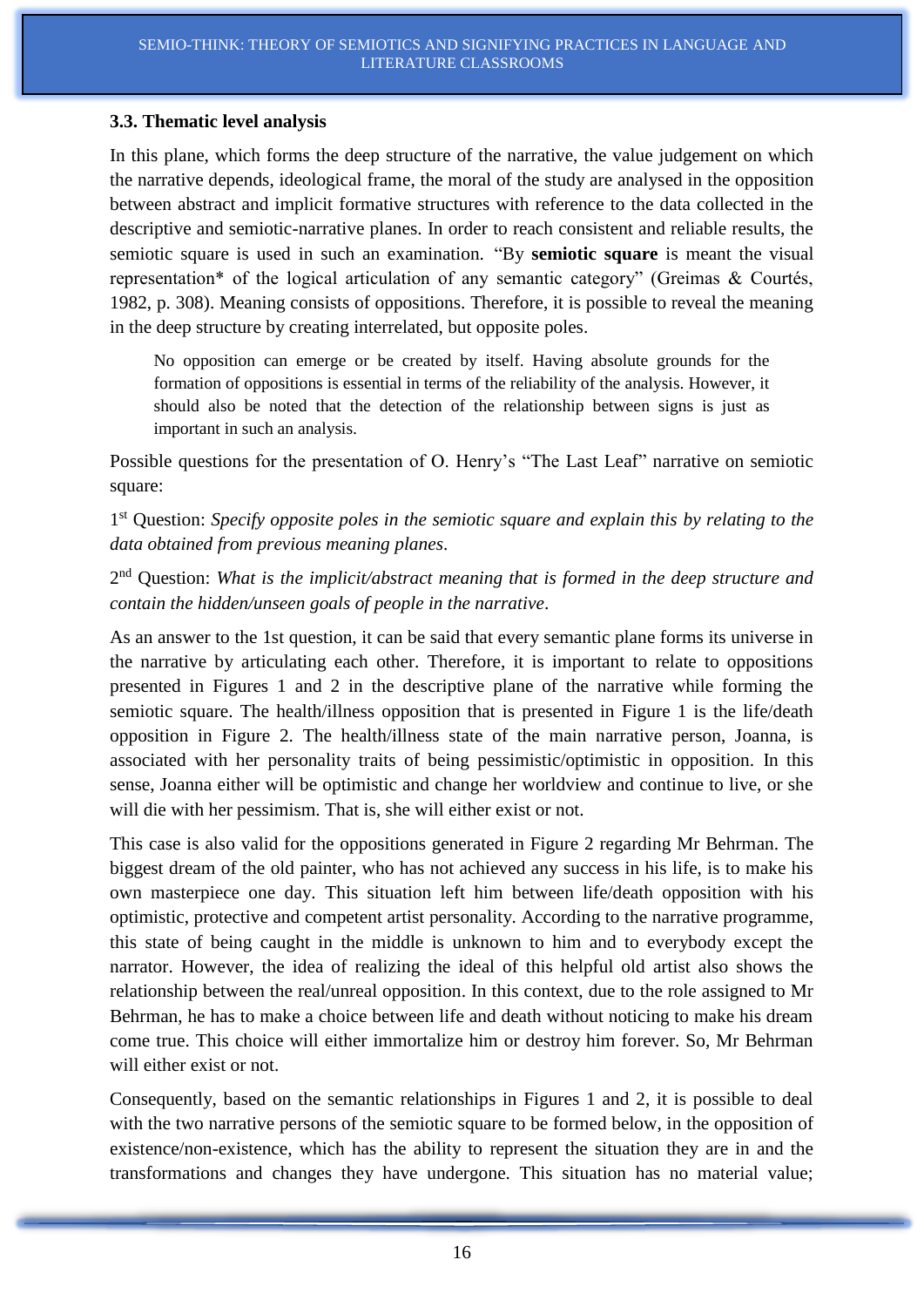people set goals for the facts they believe in and either reach them and exist or perish. It is possible to conduct the same results from this. Therefore, the subjects go through is a process of existence.



## **Figure 6:** Presentation of the deep structure of the narrative in the context of existence/nonexistence

As an answer for the 1<sup>st</sup> question, based on the presentation in Figure 6, there are more than one meaning that exist in the narrative. First of these is that Joanna takes a lesson from the leaf on an ivy which persistently clings to life in spite of hard and bad conditions.

But, lo! after the beating rain and fierce gusts of wind that had endured through the livelong night, there yet **stood out against the brick wall one ivy leaf**. It was the last on the vine. […] The day wore away, and even through the twilight they could see **the lone ivy leaf clinging to its stem against the wall**. And then, with the coming of the night the north wind was again loosed, while the rain still beat against the windows and pattered down from the low Dutch eaves. When it was light enough Johnsy, the merciless, commanded that the shade be raised. **The ivy leaf was still there** (Henry, 1995, pp. 182-183).

Regardless of its not being real (Joanna does not know it at that moment), the struggle for existence of the leaf in all conditions created an awareness in her. She left her pessimism aside and started to be optimistic, to strive for recovery, and wished to realize her ideal one day again.

**Something has made that last leaf stay there to show me how wicked I was'.** […] 'You may **bring me** a little broth now, and some milk with a little port in it.' An hour later she said – **'Sudie, some day I hope to paint the Bay of Naples (Henry, 1995, p. 183).**

Just like Joanna, regardless of their conditions, people should try to look on the bright side of life and should not let the problems deter them from their goals, ideals and dreams.

It is necessary to have a look at the relations between the axes in Figure 6 before dealing with the Joanna's process in the context of the semiotic square.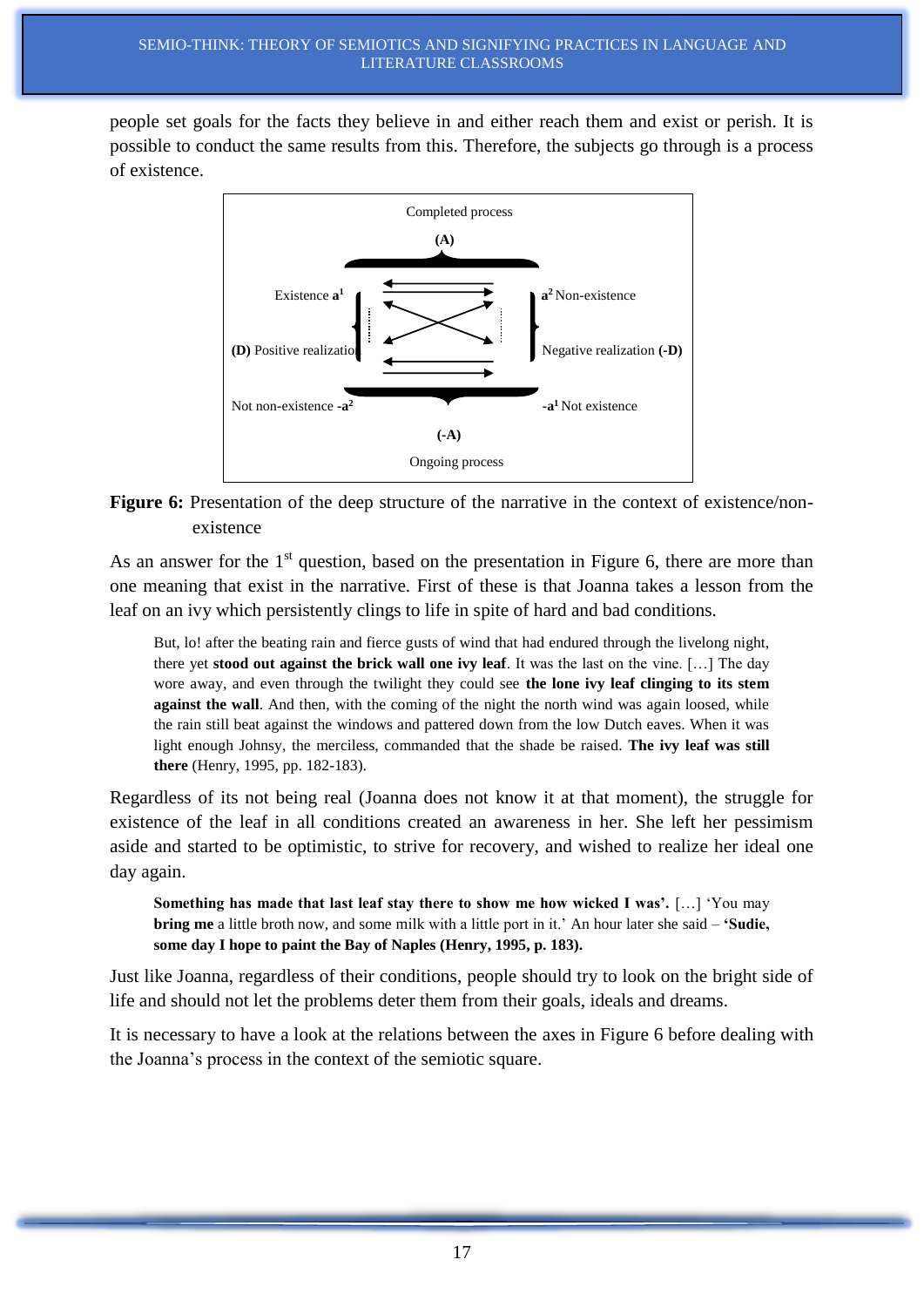|                             | Opposite axes               | Positive realization / Negative realization | $(D) / (-D)$         |
|-----------------------------|-----------------------------|---------------------------------------------|----------------------|
|                             | Opposite axes               | Completed process / Ongoing process         | $(A) / (-A)$         |
|                             | Contrariety<br>relation     | Existence / Non-existence                   | $(a^{1})/(a^{2})$    |
|                             | Sub-contrariety<br>relation | Not non-existence / Not existence           | $(-a^2) / (-a^1)$    |
|                             | Contradictory<br>relation   | Existence / Not existence                   | $(a^{1}) / (-a^{1})$ |
| <b>Relational</b><br>values | Contradictory<br>relation   | Non-existence / Not non-existence           | $(a^2) / (-a^2)$     |
|                             | Implicative<br>relation     | Existence / Not non-existence               | $(a^{1}) / (-a^{2})$ |
|                             | Suppositional<br>relation   | Not non-existence / Existence               | $(-a^2) / (a^1)$     |
|                             | Implicative<br>relation     | Non-existence / Not existence               | $(a^2) / (-a^1)$     |
|                             | Suppositional<br>relation   | Not existence / Non-existence               | $(-a^1) / (a^2)$     |

|  | Table 5: Interaxes relation in the semiotic square (Adapted from Kalelioğlu, 2018, p. 252) |
|--|--------------------------------------------------------------------------------------------|
|--|--------------------------------------------------------------------------------------------|

In Table 5, relational values have been correlated with the data in the semiotic square in Figure 6. Accordingly, Joanna emerges on the non-existence plane  $(a<sup>2</sup>)$  of the negative realization (-D) part as a person who has given up on her dreams, passions and life. However, this situation transforms with help of the efforts of Joanna, who witnessed the struggle of the only leaf left on the ivy and takes a lesson from it  $(a^2 \rightarrow -a^2)$ . Gaining the ability to struggle thanks to this first transformation, Joanna (-A) finds herself on the axis (-A) of active struggle and successfully continues the struggle here, causing a new transformation and carrying herself from the not non-existence state  $(-a^2)$  to the existence state  $(a^1)$ . Joanna takes a lesson and transforms her state in the negative realization plane (-D) to positive realization (D), regains the elements that she needs for her existence  $(a<sup>1</sup>)$  and completes the process positively. In this case, the process that Joanna has successfully undergone in her struggle for existence can be described as  $(a^2 \rightarrow -a^2 \rightarrow a^1)$ .

Regarding to Mr. Behrman, the old painter appears as a person, who is full of desire to make his own masterpiece one day, has a joy of life and thinks positively. The fact that contrary to the positive features he has as a human being, despite his nearly forty-year artistic life, he has not yet produced a remarkable work causes him to appear in the negative realization (-D) and non-existence plane  $(a^2)$ .

Behrman was a failure in art. Forty years he had wielded the brush without getting near enough to touch the hem of his Mistress's robe. […] He had been always about to paint a masterpiece, but had never yet begun it. […] He drank gin to excess, and still talked of his coming masterpiece (Henry, 1995, p. 181).

However, the old painter never gave up on this desire with his world-view and his optimistic, helpful and protective lifestyle. This situation, later, has moved the artist from non-existence plane (a2) to not no-existence plane (-a2) and he continued to struggle for life in (-A) axis, which is the dynamic process, to realize this dream one day. This ambition to struggle has moved Mr. Behrman from negative realization (-D) to positive one (D). When the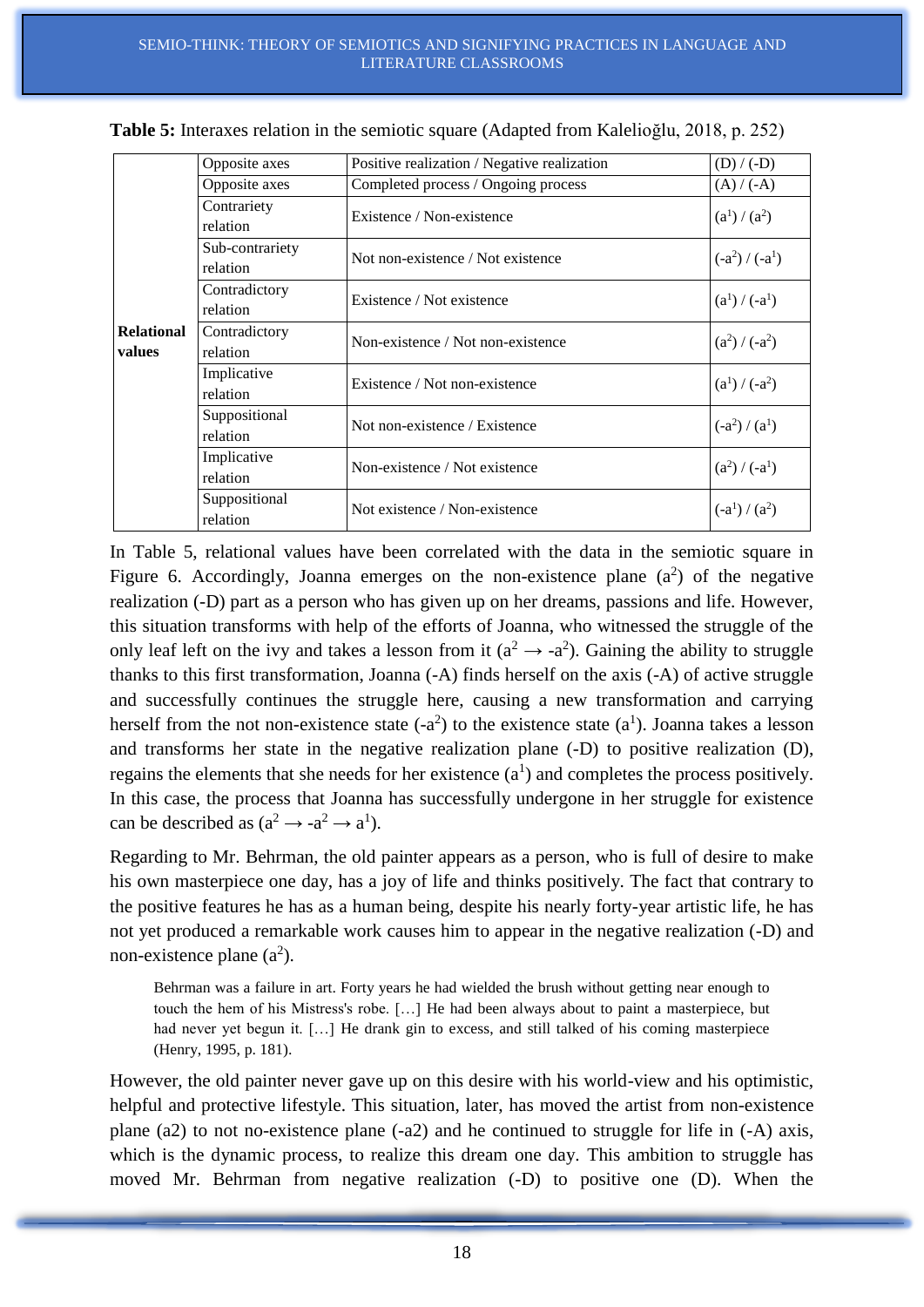transformation in Figure 6 is examined in terms of Mr. Behrman, it can be seen that Joanna and him are the sharers of the same process ( $a^2 \rightarrow -a^2 \rightarrow a^1$ ).

Consequently, Mr. Behrman, unconsciously succeeded in creating the masterpiece he had dreamed of throughout his life while attempting to heal Joanna, who is an artist like himself. This case results in the emergence of interpretations such as there is always hope for people; determination always pays off; doing a favour will end up in good results.

#### **4. Conclusion**

Among the aims of this study are respectively to offer the literary semiotic approach to the language learning environment and to present the possible ways to make an implementation of it. As stated earlier, doing this is believed to help students overcome the challenge of seeing problems in plot construction or actorial positions and time-space relations of a literary work. Additionally, the conscious analysis act to unfold the semantic universe of the text under investigation will help practitioners systematize the reading process, increase critical thinking skills and make the recondite points more explicit and comprehensible. Keeping in mind these purposes and their possible benefits, an application of the semiotic approach to a short story of O. Henry has been performed, taking into consideration three semantic layers. These semantic layers are the discursive, narrative and thematic (deep) ones.

With its specific rules, terminology and analysis instruments, a semiotic approach to a text may sometimes be hard to conceive on practitioners' side. Therefore, the clarifications on the successive steps and analysis tools of the systematized literary semiotic analysis have been made by using instructional questions to be followed by teachers and students. The questions posed in each analysis of the semantic layers are believed to have highlighted the significant parameters of the text in question. These parameters revealed with the help of questions have comprised the positions and characteristics of the actors, the use of time and space for discursive level. Subsequently, at the narrative level, they have been in the direction of finding out the essential acts of actors, considering the roles of inanimate or abstract entities in the formation of events that generally subsume actorial transformations. At the thematic level, the main interest has been on revealing the main oppositions that generate semantic relations in a text. Besides, these relations can be utilized to observe main changes from the initiation to the end of the narrative.

Some researchers define the literary semiotic approach as a game (Rifat, 2011) whose winners have performed the closest and most recurrent reading of the text. As far as the huge number of text features is concerned, it can be partially implemented to a text, which makes semiotics flexible. As Martin and Ringham state (2000), for instance, one can only wish to analyze actorial and time relations of discursive level or highlight abstract semantic forms of thematic level. Literary semiotics can be a promising alternative key to textual analysis in language education environments with both its flexibility and deepness.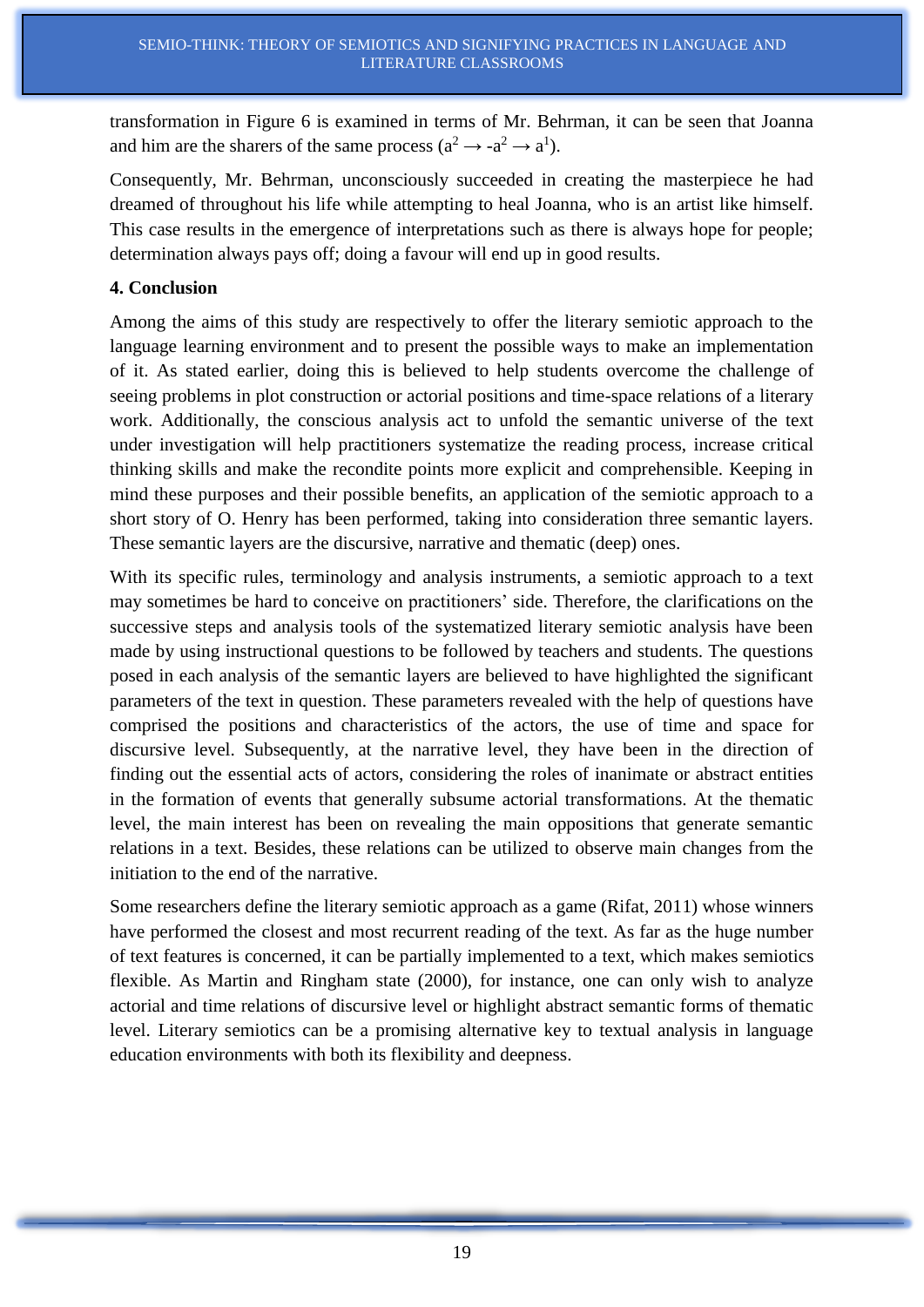#### **REFERENCES**

Baer, A. (1983). A semiotic history of symptomatology. In A. Eschbach, & J. Trabant, *History of semiotics* (pp. 41-67). John Benjamins Publishing Company.

Barthes, R. (1987). *Göstergebilim ilkeleri.* Ministry of Culture Publishing.

Bertrand, D. (2000). *Precis de semiotique litteraire.* Paris: Nat-han-Universite.

- Blocksidge, M. (2000). *Teaching literature.* London: Continuum.
- Carrió-Pastor, M. (2019). *Teaching language and teaching literature in virtual environments*: Springer.
- Chambers, E., & Gregory, M. (2006). *Teaching & learning English literature.* Sage Publications.
- Greimas, A. J., & Courtes, J. (1982 [1979]). *Semiotics and language: An analytical dictionary.* Bloomington: Indiana University Press.
- Henry, O. (1995). *O. Henry 100 selected stories Wordworth classics.* Kent: Wordsworth Editions Limited.
- Hewings, A., Prescott, L., & Seargeant, P. (2016). *Futures for English studies: Teaching language, literature and creative writing in higher education.* London: Palgrave Macmillian.
- Hjelmslev, L. (1969). *Prolegomena to a theory of language*. London: The University of Wisconsin Press.
- Kalelioğlu , M. (2018) *A literary semiotics approach to the semantic universe of George Orwell's Nineteen-Eighty Four.* Cambridge Scholars Publishing.
- Kalelioğlu, M. (2020). *Yazınsal göstergebilim: Bir kuram bir uygulama*: Seçkin Publishing.
- Landowski, E. (2015). The Greimassian semiotic circle. In M. Grishakova, & S. Salupere, *Theoretical schools and circles in the twentieth century humanities* (pp. 84-96). Routledge.
- Lazar, G. (2009). *Literature and language teaching.* Cambridge University Press.
- Louis, H. (1969). *Prologomena to a theory of language (Trans. by J. Withfield).* University of Wiscoin Press.
- Marcel, D. (2017). Semiotics as a metalanguage for the Sciences. In K. B. Cobley, *Semiotics and its masters Vol 1* (pp. 61-82). De Gruyter Motion.
- Martin, B., & Ringham, F. (2000). *Dictionary of semiotics.* Cassell.
- Rifat, M. (2011). *Homo semioticus ve genel göstergebilim sorunları [Homosemioticus and general problematics of semiotics].* Yapı Kredi Publishing.

Widdowson, H. (2013). *Stylistics and teaching of literature.* Routledge.

Yücel, T. (1979). *Anlatı yerlemleri.* Istanbul: Ada Publishing.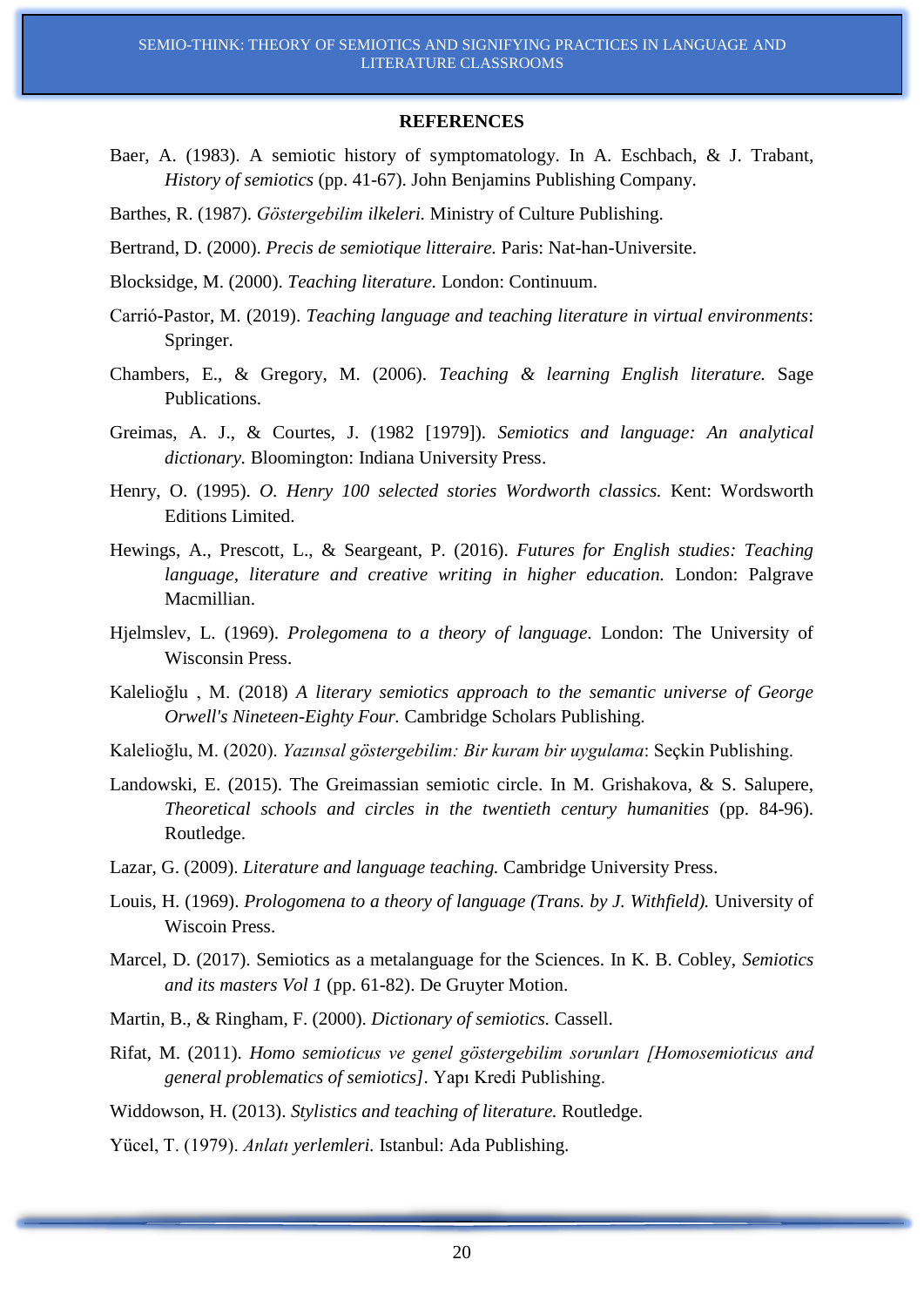- Yücel, T. (2001). Genel göstergebilim (General semiotics). In E. Onat, & S. Ö. Yıldırım, *Göstergebilim tartışmaları (Discussions on semiotics)* (pp. 9-14). Multilingual.
- Yücel, T. (2012). *Eleştiri kuramları (Theories of criticism).* Türkiye İş Bankası Publishing.

Yücel, T. (2015). *Yapısalcılık (Structuralism).* Can Sanat Publishing.

# **To Cite this Chapter:**

Kalelioğlu, M. & Büyükkarcı, O. (2021). Semio-think: Theory of semiotics and signifying practices in language and literature classrooms. In Büyükkarcı, K. & Önal, A. (Eds.), *Essentials of applied linguistics and foreign language teaching: 21st century skills and classroom applications*, 1-21. ISRES Publishing.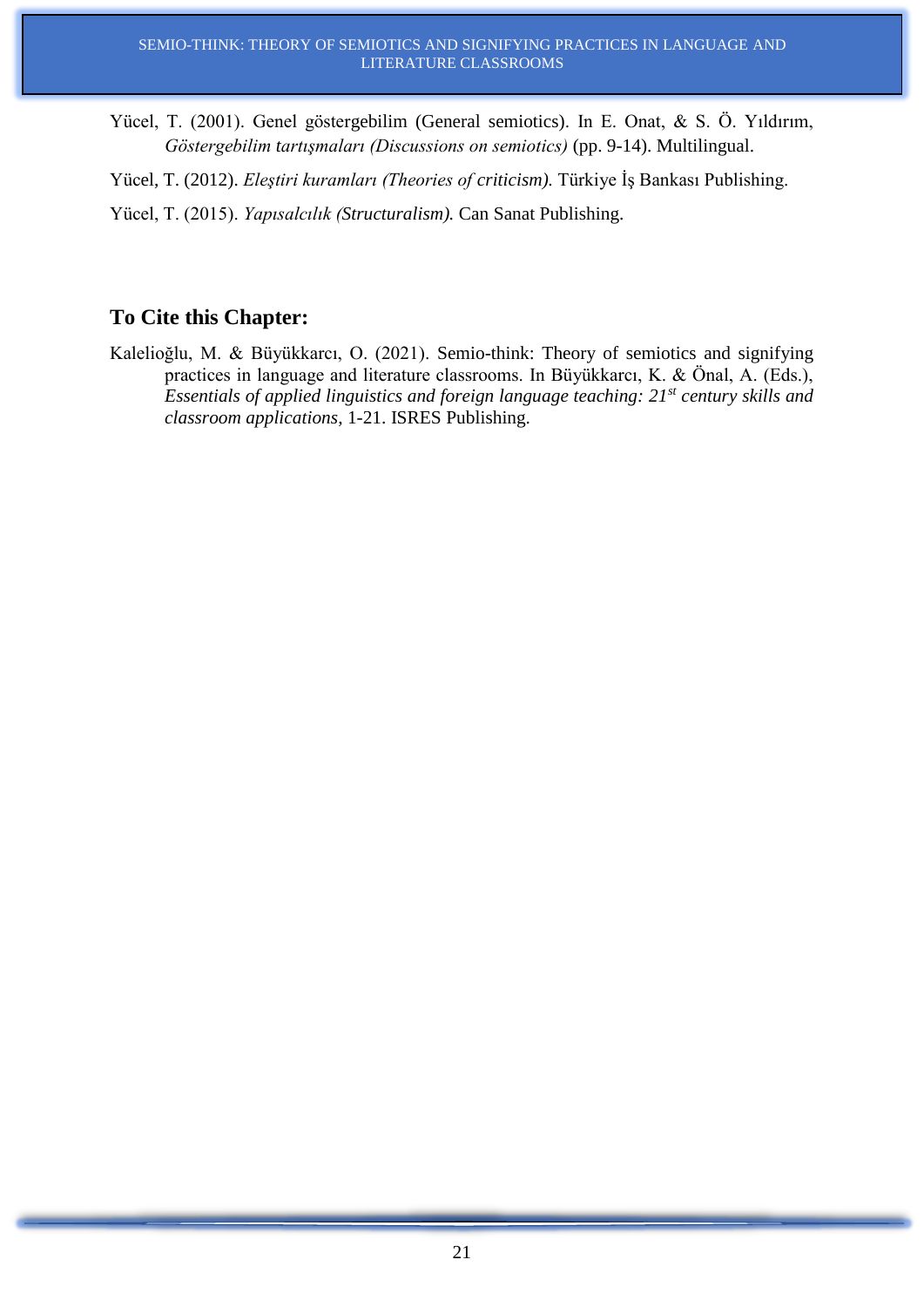## **ABOUT THE AUTHORS**



# **Assist. Prof. Dr. Murat KALELİOĞLU**

ORCID ID: 0000-0002-8037-3792

[kalelioglu.murat@gmail.com](mailto:kalelioglu.murat@gmail.com)

### *Mardin Artuklu University, School of Foreign Languages, Translation and Interpreting Dep.*

Murat KALELİOĞLU started doctoral degree education at İstanbul Aydın University, Institute of Social Sciences, English Language and Literature program in 2012. As his educational background based on philology, teaching, and literature, Kalelioğlu has directed his research interest to semiotics as a multi/trans/inter-disciplinary approach by combining his academic knowledge and experience with the semiotic studies. He completed his PhD dissertation on the "Analysis of George Orwell's Nineteen Eighty-Four Narrative within The Framework of Literary Semiotics Theory". He focuses on unfolding the semantic organization (meaning universe) of the text in a semiotic sense. Kalelioğlu still works as Assistant Professor at Mardin Artuklu University, School of Foreign Languages, Turkish-English Translation Department.